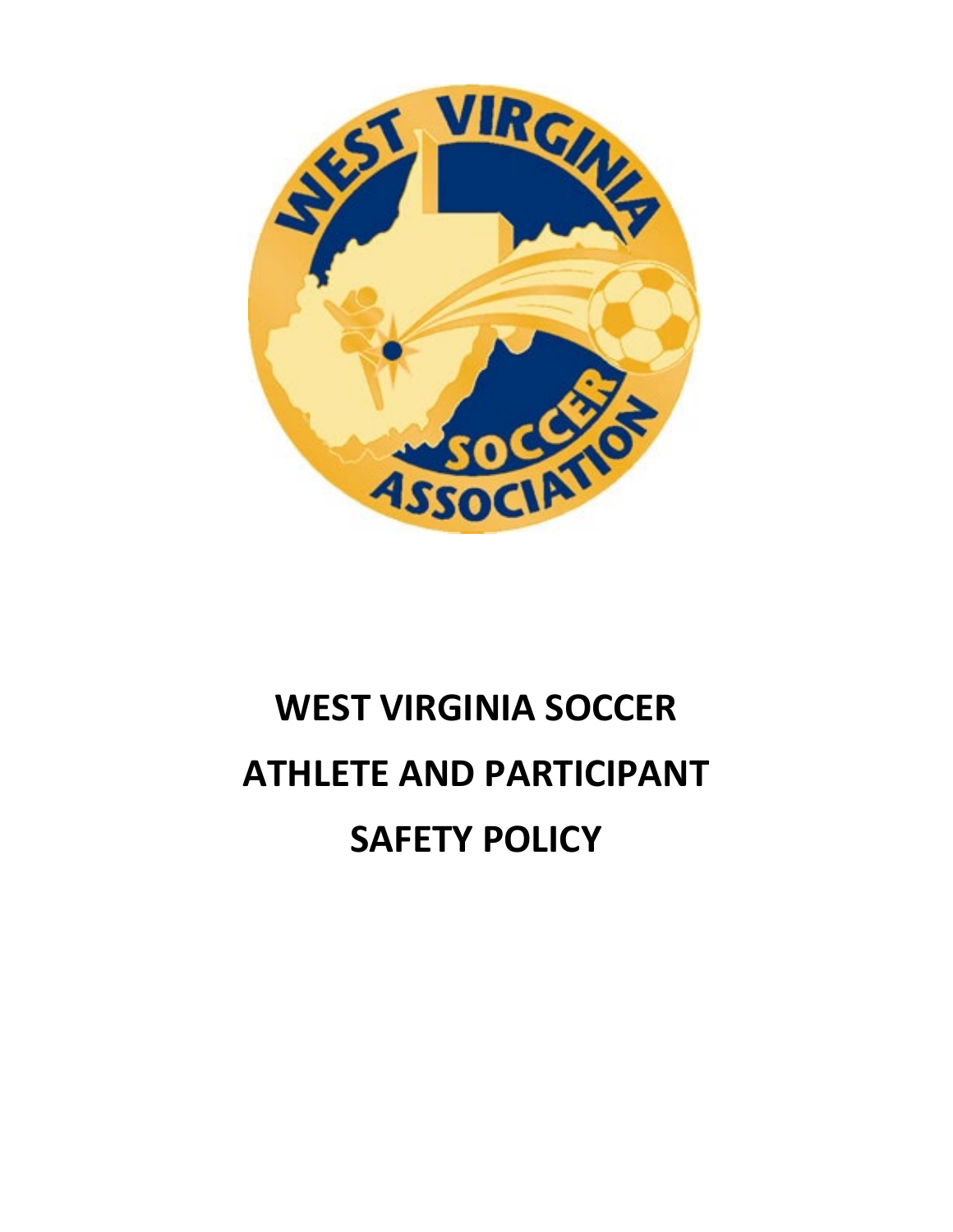## Contents

| West Virginia Soccer Association's Mission, Vision and Belief Statements  5             |  |
|-----------------------------------------------------------------------------------------|--|
|                                                                                         |  |
| West Virginia Soccer Athlete and Participant Safety Policy - Standards for Organization |  |
|                                                                                         |  |
|                                                                                         |  |
|                                                                                         |  |
|                                                                                         |  |
|                                                                                         |  |
|                                                                                         |  |
|                                                                                         |  |
|                                                                                         |  |
|                                                                                         |  |
|                                                                                         |  |
|                                                                                         |  |
|                                                                                         |  |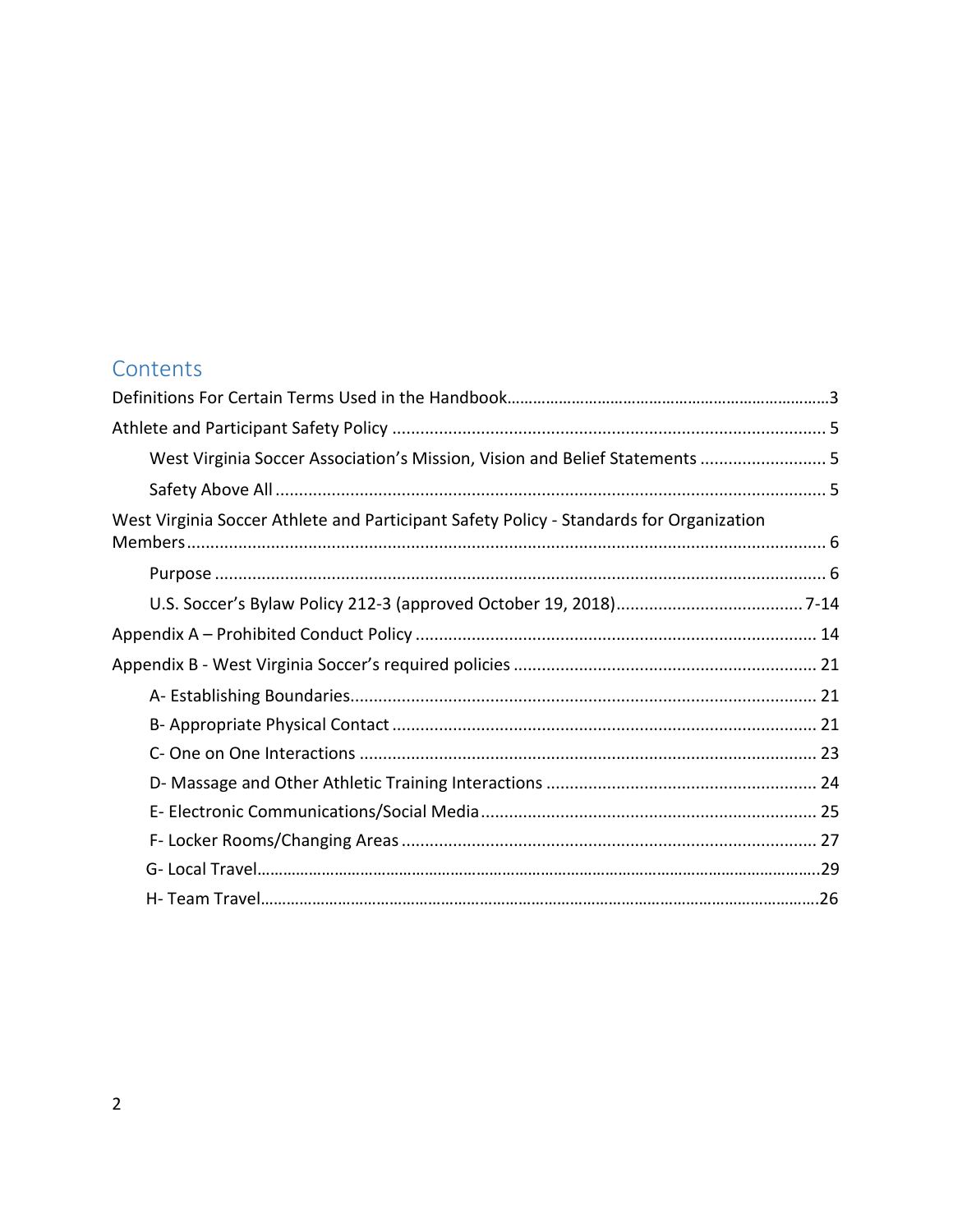## *Definitions for Certain Terms Used in this Handbook*

**Center:** The US Center for SafeSport, an independent 501 (c) (3) authorized pursuant to the Safe Sport Act, with jurisdiction over the USOC and NGBs with regard to the safeguarding amateur athletes against abuse, including emotional, physical and sexual abuse, in sports, and which has been further tasked with further duties in the areas of education, policy development, and response and resolution.

**Core Center for SafeSport Training**: The Center's online training or the Center's in person PPT approved training.

**Covered Personnel:** Those individual who are authorized directly by US Soccer to have regular contact with or authority over an amateur athlete who is a minor, as well as staff and board members of US Soccer. Safe Sport defines "Participants" as "any adult who is authorized by a national governing body, a member of a national governing body, or an amateur sports organization that participates in interstate or international amateur athletic competition, to interact with a minor or amateur athlete at an amateur sports organization facility or any other event sanctioned by a national governing body, a member of a national body, or such an amateur sports organization."

**Jurisdiction**: Authority or control.

**National Member Organization:** A national organization that is directly affiliated with an NGB, over which the NGB has jurisdiction (without respect to whether the NGB has disciplinary authority over individual members of that national organization), and is: (a) an Amateur Sports Organization requesting sanction from a NGB; or (b) an Applicable Amateur Sports Organization under the [Protecting Young Victims from Sexual Abuse and Safe Sport](https://77media.blob.core.windows.net/uscss/1520354611809.fact-sheet---protecting-young-victims-from-sexual-abuse-and-safe-sport-authorization-act-of-2017.pdf) [Authorization Act of](https://77media.blob.core.windows.net/uscss/1520354611809.fact-sheet---protecting-young-victims-from-sexual-abuse-and-safe-sport-authorization-act-of-2017.pdf) [2017.](https://77media.blob.core.windows.net/uscss/1520354611809.fact-sheet---protecting-young-victims-from-sexual-abuse-and-safe-sport-authorization-act-of-2017.pdf)

**Participating Adult:** Adults authorized by an NGB or the USOC to have regular contact with or authority over an amateur athlete who is a minor and employees/staff and board members of a Covered Organization. For the avoidance of doubt, all Covered Personnel to whom this Handbook applies are Participating Adults

**USOC:** The United States Olympic Committee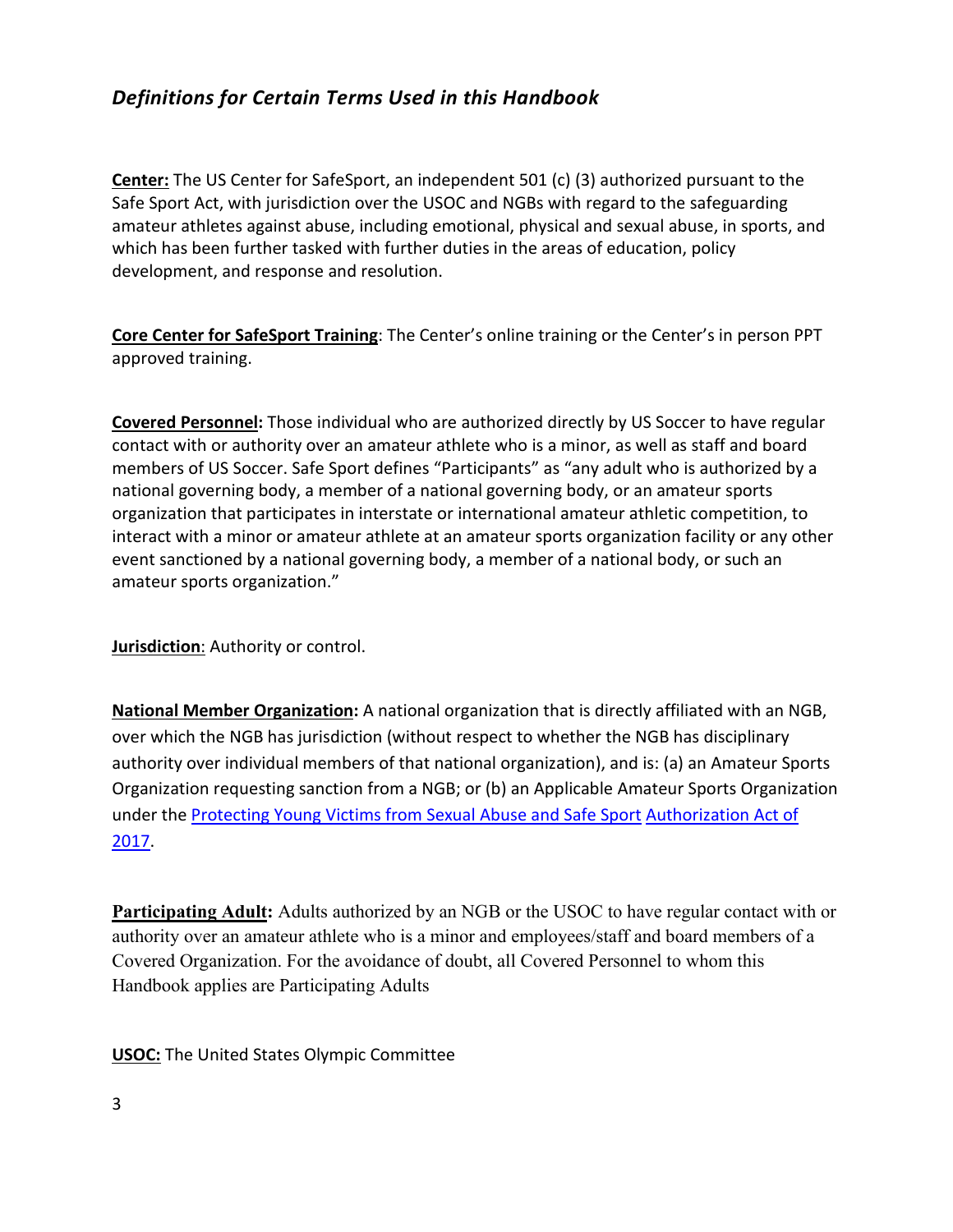**Regular Contact with Minors**: Recurring, repeated or periodic contact between an adult and minors or a person with supervisory or decision-making authority over an adult who has recurring, repeated or periodic contact with minors. Examples include but are not limited to adult members within NGB. USOC employees, volunteers, board members, medical staff, event staff (including contractors), officials, contractors and vendors who have regular contract with minors.

**Refresher Training**: The Center's online training courses or the Center's in person PPT approved training designated as "refresher" courses.

**SafeSport Act**: Public Law 115-126, the Protecting Young Victims from Sexual Abuse and Safe Sport Authorization Act of 2017.

**Other Inappropriate Conduct:** This section specifically parsing our other types of inappropriate conduct of an intimate/sexual nature**.** 

**Aiding and Abetting:** permitting a suspended or otherwise ineligible individual to participate violates the code.

**Athlete:** An athlete who meets the eligibility standards established by the NGB or Paralympic sports organization for the sport in which the athlete competes.

**Child Abuse:** The term "child abuse" has the meaning set forth in Section 203 of the Victims of Child Abuse Act of 1990 (34 U.S.C. § 20341) or any applicable state law.

**Claimant:** The person who is alleged to have experienced conduct that constitutes a Code violation.

**Consent:** Consent is (a) informed (knowing), (b) voluntary (freely given), (c) active (not passive). Consent must be demonstrated by clear words or actions, indicating that a person who is legally and functionally competent has indicated permission to engage in mutually agreed-upon sexual activity. Consent to any one form of sexual activity does not automatically imply Consent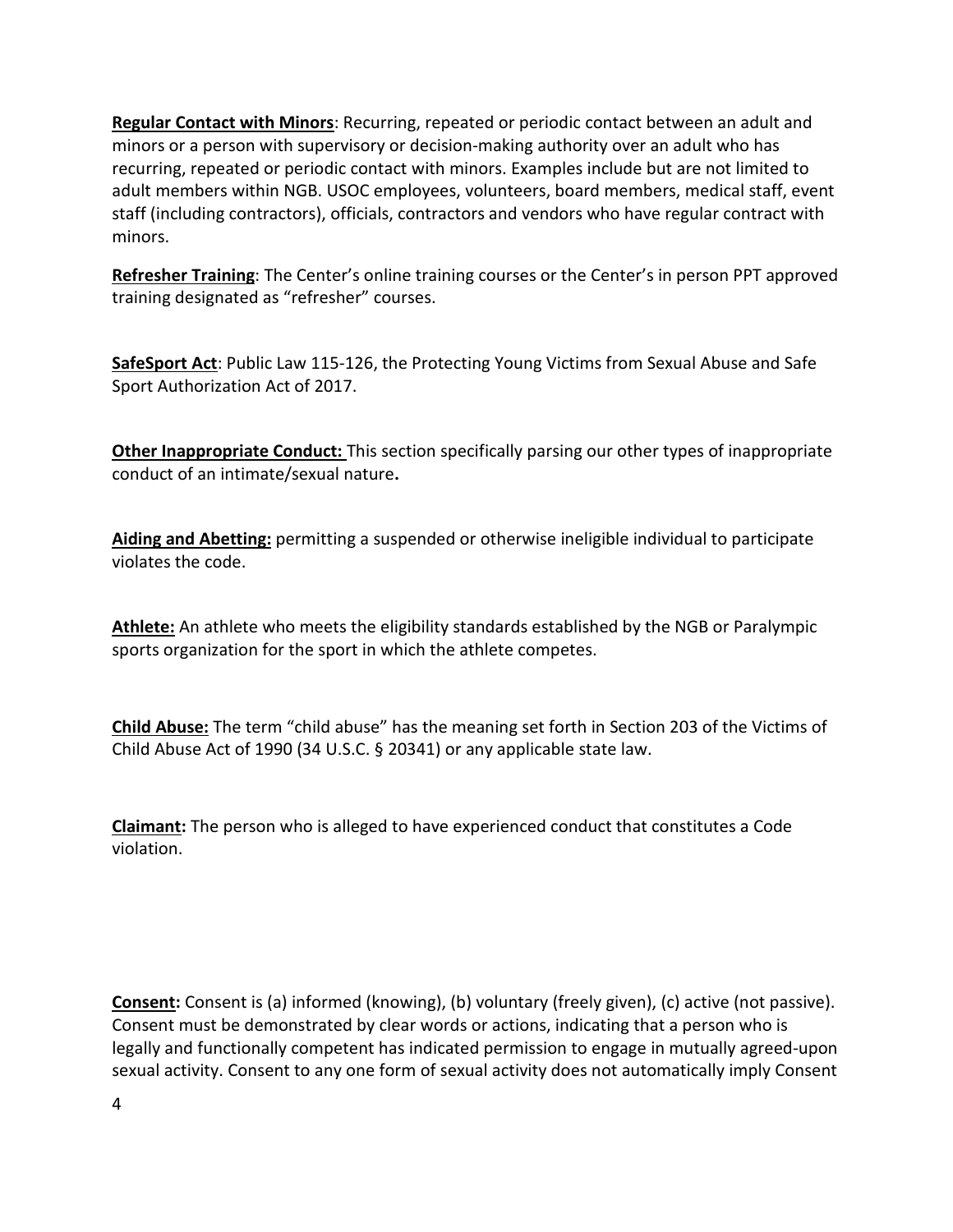for any other forms of sexual activity. Previous relationships or prior Consent does not imply Consent to future sexual activity. Once given, Consent can be withdrawn through clear communication.

Consent cannot be obtained: (a) by force, (b) by taking advantage of the Incapacitation of another, where the person initiating sexual activity knew or reasonably should have known that the other was incapacitated, (c) from someone who lacks legal capacity, (d) where a Power Imbalance exists.

1. *Force:* Force includes, (a) the use of physical violence, (b) threats, (c) intimidation, and (d) coercion.

 a. Physical violence means that a person is exerting control over another person using physical force. Examples of physical violence include hitting, punching, slapping, kicking, restraining, choking, and brandishing or using any weapon.

 b. Threats are words or actions that would compel a reasonable person to engage in unwanted sexual activity. Examples include threats to harm a person physically, to reveal private information to harm a person's reputation, or to cause a person sporting harm

 c. Intimidation is an implied threat that menaces or causes reasonable fear in another person. A person's size, alone, does not constitute intimidation; however, a person's size may be used in a way that constitutes intimidation (e.g., blocking access to an exit).

 d. Coercion is the use of an unreasonable amount of pressure to gain intimate and/or sexual access. Coercion is more than an effort to persuade, entice, or attract another person to engage in sexual activity. When a person makes clear their decision not to participate in a form of Sexual Contact or Sexual Intercourse, their decision to stop, or their decision not to go beyond a certain sexual interaction, continued pressure can be coercive.

 Whether conduct is coercive depends on: (i) the frequency of the application of the pressure, (ii) the intensity of the pressure, (iii) the degree of isolation of the person being pressured, and (iv) the duration of the pressure.

#### 2. *Legal Capacity*

Minors cannot Consent to conduct of a sexual nature. While the legal age of Consent varies under state and federal law, the legal age of capacity under the Code is 18. A three-year close-in-age exception will be applied to any policy violation between an adult and a Minor, or between two Minors, where there is no Power Imbalance.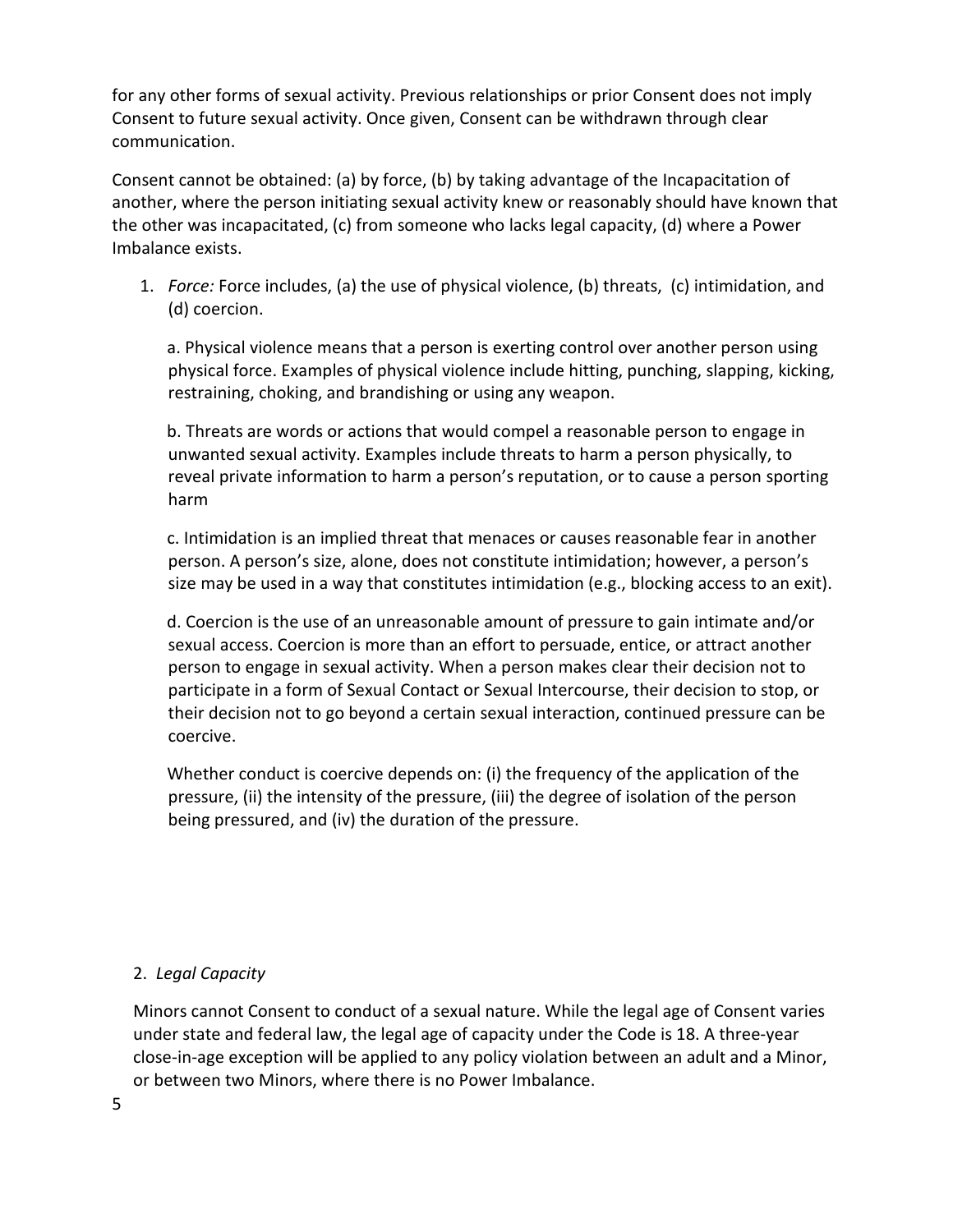When the assessment of whether a Participant's conduct violates the Code depends upon another individual being below a certain specified age, ignorance of their actual age is no defense. Neither shall misrepresentation of age by such person, nor a Participant's bona fide belief that such person is over the specified age, be a defense.

#### *3. Incapacitation*

Incapacitation means that a person lacks the ability to make informed, rational judgments about whether to engage in sexual activity. A person who is incapacitated is unable, temporarily or permanently, to give Consent because of mental or physical helplessness, sleep, unconsciousness, or lack of awareness that sexual activity is taking place. A person may be incapacitated because of consuming alcohol or other drugs, or due to a temporary or permanent physical or mental health condition.

Incapacitation is a state beyond drunkenness or intoxication. A person is not necessarily incapacitated merely because of drinking or using drugs. The impact of alcohol and other drugs varies from person to person and is evaluated under the specific circumstances of a matter. A Respondent's being impaired by alcohol or other drugs is not a defense to any violation of the Code. The Consent construct can also be applied to other forms of non-sexual conduct, such as hazing or other forms of Physical and/or Emotional Misconduct.

**Days:** Unless expressly provided otherwise, the term "days" shall mean business days, which excludes weekends and national holidays.

**Event:** The term "Event" shall have the meaning set forth in the Victims of Child Abuse Act of 1990 (34 U.S.C. § 20341). As of the effective date of these policies and procedures, "event" includes "travel, lodging, practice, competition, and health or medical treatment."

**Local Affiliated Organization (LAO**): A regional, state or local club or organization that is directly affiliated with an NGB or that is affiliated with an NGB by its direct affiliation with a regional or state affiliate of said NGB. LAO does not include a regional, state, or local club or organization that is only a member of a National Member Organization of an NGB.

**Minor or Child:** An individual who is, or is believed by the Respondent to be, under the age of 18.

**National Governing Body (NGB):** A U.S. Olympic National Governing Body, Pan American Sport Organization, or Paralympic Sport Organization recognized by the United States Olympic Committee pursuant to the Ted Stevens Olympic and Amateur Sports Act, 36 U.S.C. §§ 220501, et seq.. This definition shall also apply to the USOC, or other sports entity approved by the USOC, when they have assumed responsibility for the management and/or governance of a sport included on the program of the Olympic, Paralympic, or Pan-American Games. This would include any organization, member of that organization, or Participant that has subjected itself to the jurisdiction of the Center.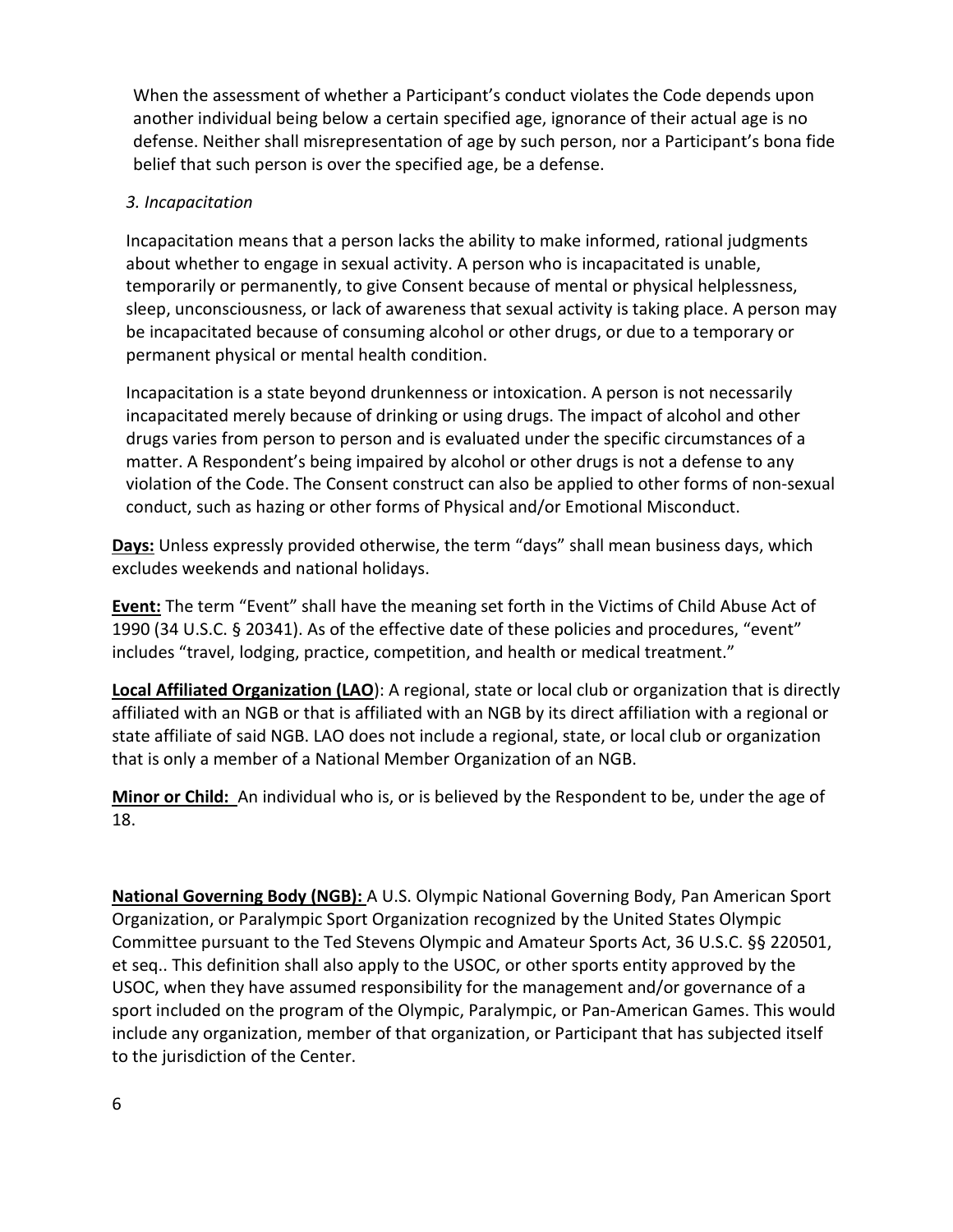**Participant:** Any individual who is seeking to be, currently is, or was at the time of the alleged Code violation:

- a. A member or license holder of an NGB, LAO, or USOC;
- b. An employee of an NGB, LAO, or USOC, and/or;
- c. Within the governance or disciplinary jurisdiction of an NGB, LAO, or USOC.
- d. Authorized, approved, or appointed by an NGB, LAO, or USOC to have regular contact with Minor Athletes.

#### **Power Imbalance:**

A Power Imbalance may exist where, based on the totality of the circumstances, one person has supervisory, evaluative, or other authority over another. Whether there is a Power Imbalance depends on several factors, including but not limited to: the nature and extent of the supervisory, evaluative or other authority over the person; the actual relationship between the parties; the parties' respective roles; the nature and duration of the relationship; the age of the parties involved; whether there is an aggressor; whether there is a significant disparity in age, size, strength, or mental capacity.

Once a coach-Athlete relationship is established, a Power Imbalance is presumed to exist throughout the coach-Athlete relationship (regardless of age) and is presumed to continue for Minor Athletes after the coach- Athlete relationship terminates until the Athlete reaches 20 years of age.

A Power Imbalance may exist, but is not presumed, where an Intimate Relationship existed before the sport relationship (e.g., a relationship between two spouses or life partners that preceded the sport relationship).

#### **Respondent:**

A Participant who is alleged to have violated the Code, which the alleged misconduct was reported to the Center, through resolution, and including the period(s) of any sanctions imposed.

**Third-Party Reporter:** Reports brought by individuals other than the Claimant are referred to as "third-party reports" and those bringing them are "third-party reporters."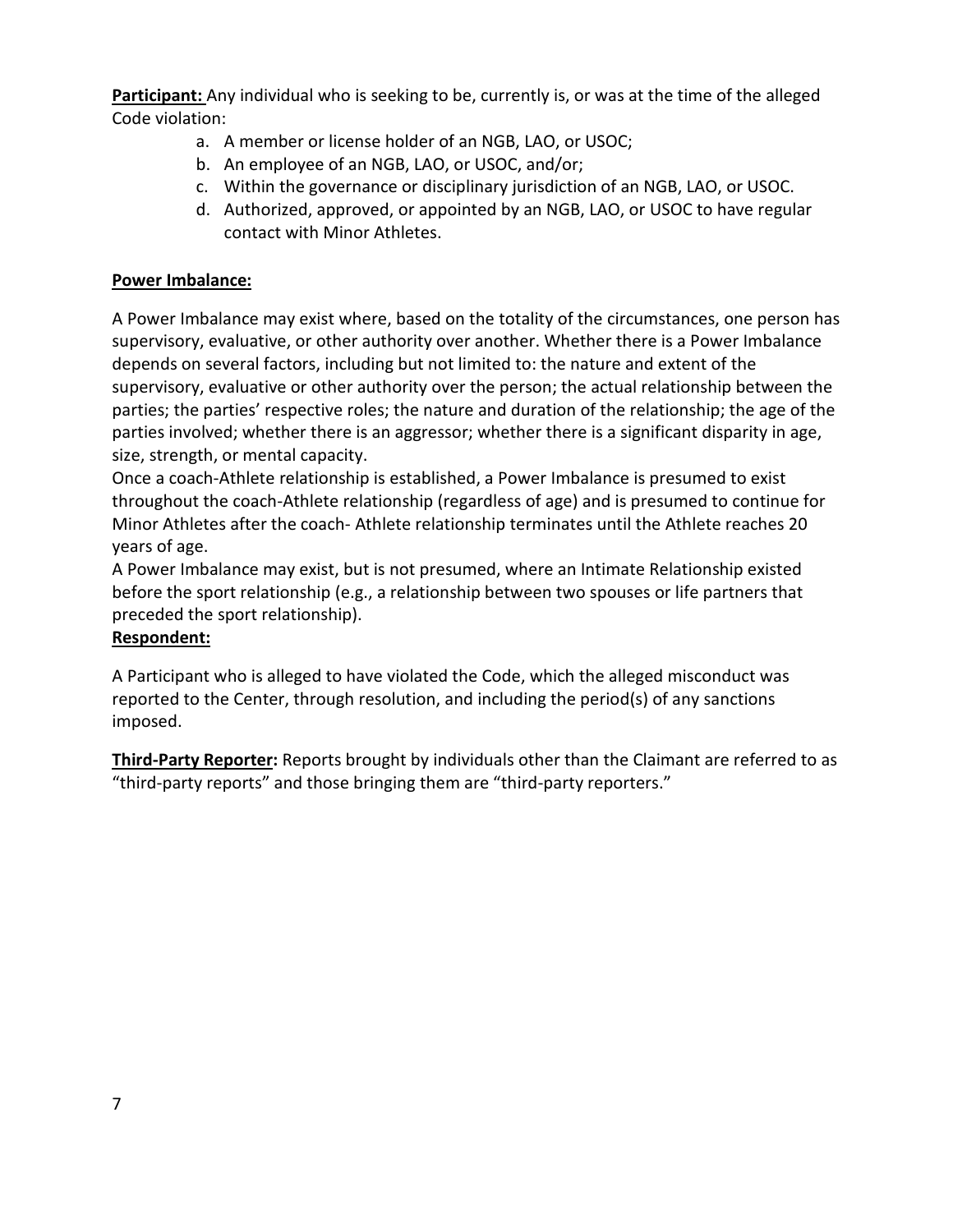## **WEST VIRGINIA SOCCER ADMINISTRATIVE RULE BOOK CHAPTER 8**

## **ATHLETE AND PARTICIPANT SAFETY POLICY**

## **WEST VIRGINIA SOCCER ASSOCIATION'S Mission, Vision and Belief Statement**

#### **Mission:**

West Virginia Soccer, a nonprofit educational and service organization, is dedicated to the ongoing *development of soccer players*, coaches, referees, clubs and leagues in an inclusive, *safe*, affordable and *fun* environment.

#### **Vision:**

West Virginia Soccer supports US Soccer's efforts to make soccer the preeminent sport, *creating a lifelong passion* and *love for the game*.

#### **We Believe in:**

- Leadership driven by *fair* play and *sportsmanship*;
- Affordable and *inclusive* player development;
- Commitment to *education* of coaches, referees and clubs;
- Promoting a *fun*, *safe* and *healthy* soccer environment.

#### <span id="page-7-0"></span>**Safety above All**

It is quite evident from our mission, vision and belief statements that our participant's health, safety and wellbeing are driving factors in all that we do and provide to our members. From the day a young child first registers to play all the way through their final years. West Virginia Soccer makes every effort to provide the best possible environment.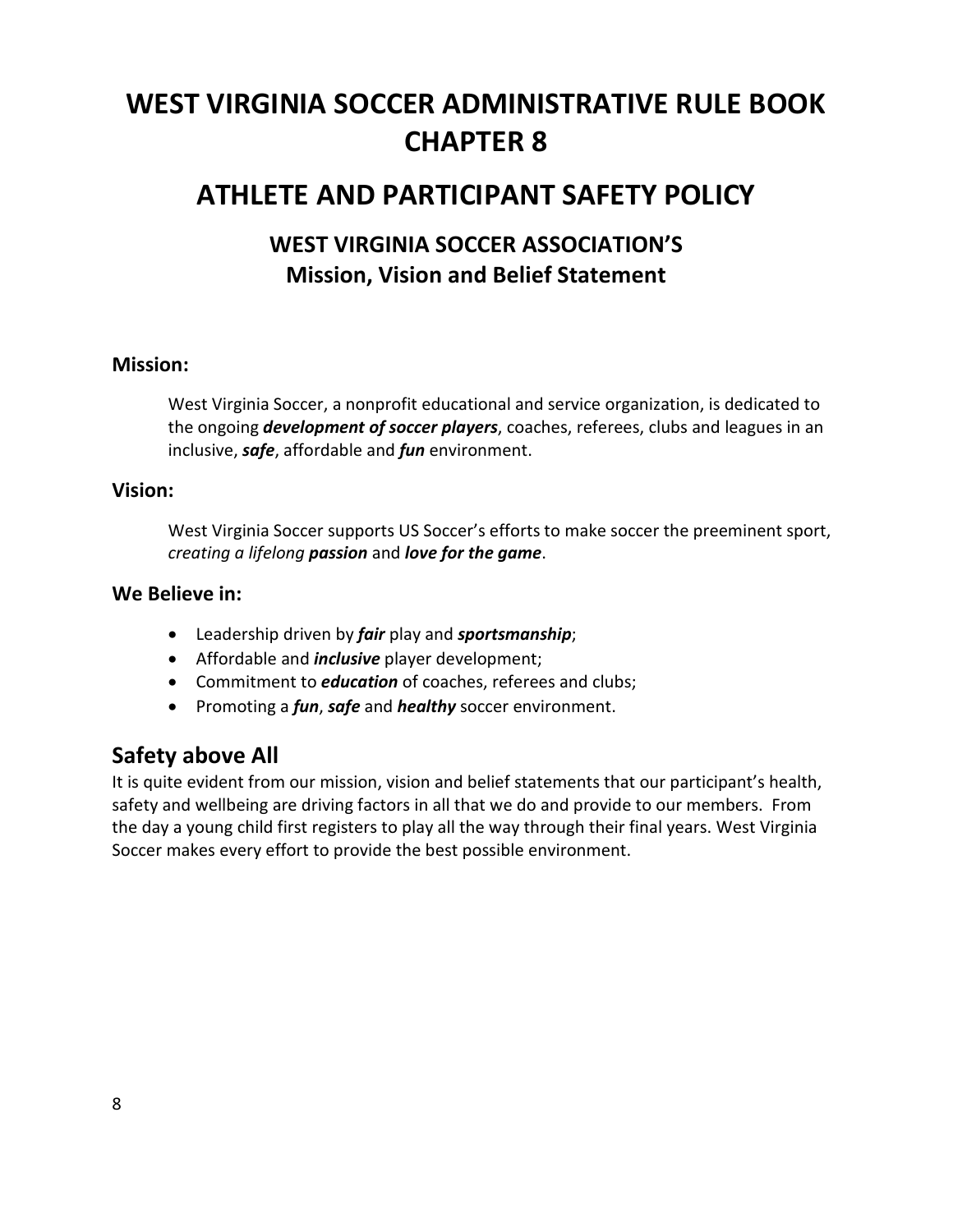## <span id="page-8-0"></span>**8.1 West Virginia Soccer Athlete and Participant Safety Policy - Standards for Organization Members**

## <span id="page-8-1"></span>Purpose

Consistent with U.S. Soccer Bylaw 212, Organization Members are required to, among other obligations, 1) comply with applicable law and, in particular, the Ted Stevens Olympic and Amateur Sports Act (the "**Sports Act**"); 2) if the member recruits, trains, fields or funds soccer players, establish a risk management program to promote the safety and protect the welfare of participants; and 3) adopt policies prohibiting sexual abuse. Effective February 14, 2018, Public Law 115-126, the *Protecting Young Victims from Sexual Abuse and Safe Sport Authorization Act* of 2017 (the "**SafeSport Act**"), amends the Sports Act, and requires applicable amateur sports organizations (as such term is defined in the SafeSport Act, 36 U.S.C. § 220530(b)) to:

- Comply with the SafeSport Act's reporting requirements and prohibit retaliation by the applicable amateur sports organization against any individual who makes a report (36 U.S.C. § 220530(a)(1));
- Establish reasonable procedures to limit one-on-one interactions between an amateur athlete who is a minor and an adult (who is not the minor's legal guardian) at a facility under the jurisdiction of the applicable amateur sports organization (36 U.S.C. § 220530(a)(2));
- Offer and provide consistent training to adult members in regular contact with minor amateur athletes and, subject to parental consent, to members who are minors, regarding prevention and reporting of child abuse (36 U.S.C. § 220530(a)(3)); and

The purpose of the West Virginia Soccer Athlete and Participant Safety Policy is to require an Athlete and Participant Safety/Safe Soccer program as part of each Organization Member's risk management program and establish standards for such a program.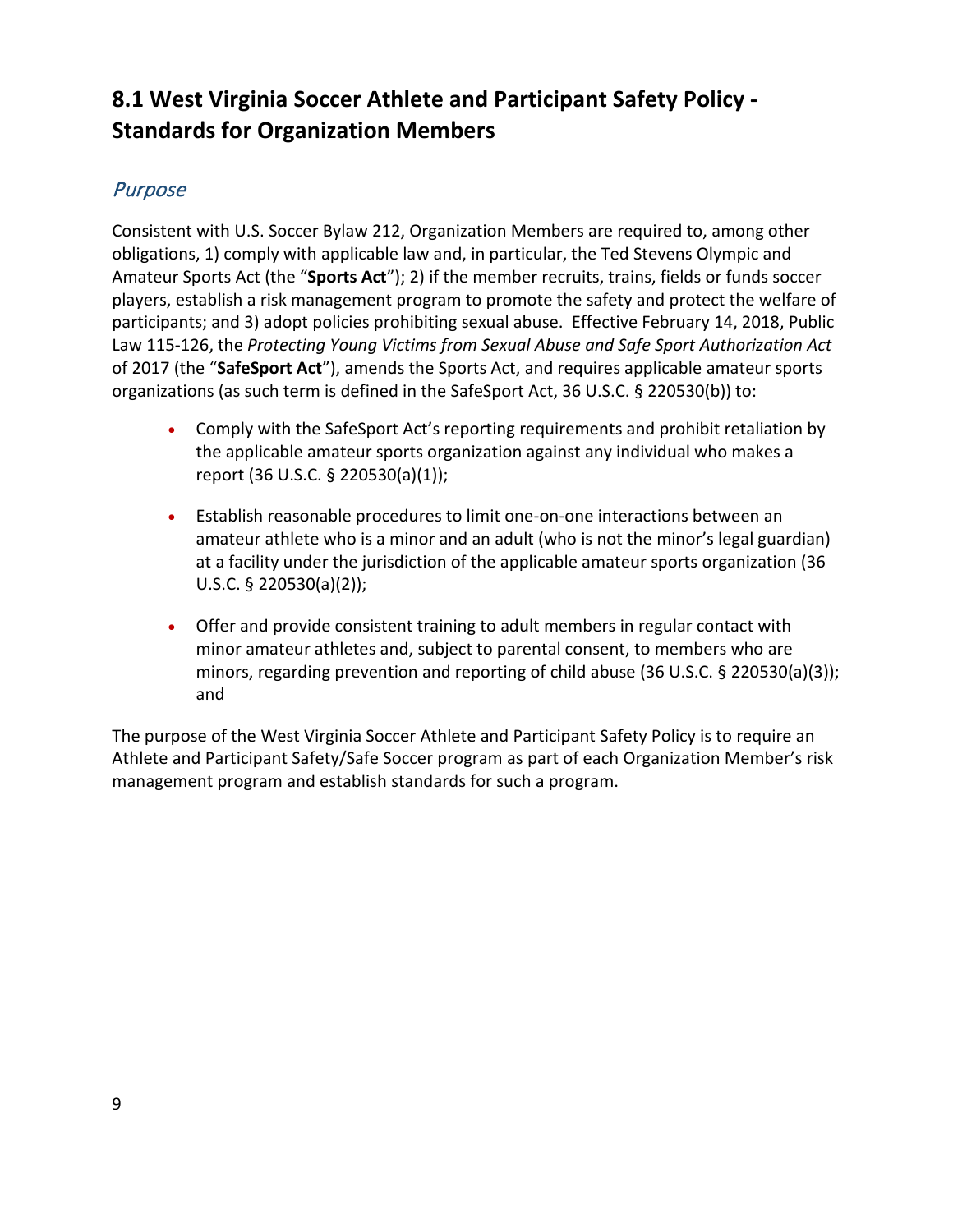## <span id="page-9-0"></span>U.S. Soccer's Bylaw Policy 212-3 (approved October 19, 2018) 8.2.1 West Virginia's Landscape

As you read the SafeSport Act and U.S. Soccer policy information the terms **Applicable Entity**, **Covered Organization** and **Participant** are used. In a nutshell, in our soccer world, all of U.S. Soccer and all members (i.e. State Association, Youth Council Member) are considered an Applicable Entity and Covered Organizations. As a result, all clubs, town organizations, leagues, and other affiliated adults of State Associations and Youth Council Members (USYS, US Club, AYSO, SAY, USSSA, etc.) are also considered an Applicable Entity and Covered Organization.

For the purposes of West Virginia Soccer and our member organizations (all Covered Organizations) a Participant is defined as "an adult who is authorized, by a national governing body, a member of a national governing body, or an amateur sports organization that participates in interstate or international amateur athletic competition, to interact with a minor or amateur athlete at an amateur sports organization facility or at any event sanctioned by a national governing body, a member of a national governing body, or such an amateur sports organization".

West Virginia Soccer has adopted the definition of an "Adult", to be "Every adult (persons 18 years old and older) associated with all organizations who may have the opportunity to have direct and unmonitored access to children". These Adults are required to complete the background check certification process. Matching this definition with the requirements of the SafeSport Act, all Adults as defined above are now considered Participant under SafeSport are required to comply with the forthcoming policies, rules, procedures and compliance. The term "Participating Adults", for the purposes of West Virginia Soccer, applies to all Adults. Using the above requirement of all adults who may have the opportunity to have direct and unmonitored access to children, the following individuals are required to register as Adults, satisfy Background Screening, complete all SafeSport and U.S. Soccer Abuse Prevention training, and are now considered Mandatory Reporters. This includes, but is not limited to:

- Coaches (all types)
- Team Managers, including designated team parents assigned team management responsibilities
- Board members (Officers, Directors, Administrators, Committee Chairs, Appointees, etc.)
- Referees (Note: All USSF Referees will complete their full background checks and screening registration through the West Virginia State Referee Committee).
- Trainers (Permanent or Temporary)
- Volunteers
- Organization Employees
- Concession Workers (ex: those who are in direct contact with youth concession workers)
- Tournament Organizers, Employees, Volunteers
- And, any other person age 18 or older who may have the opportunity to have direct and unmonitored access to children.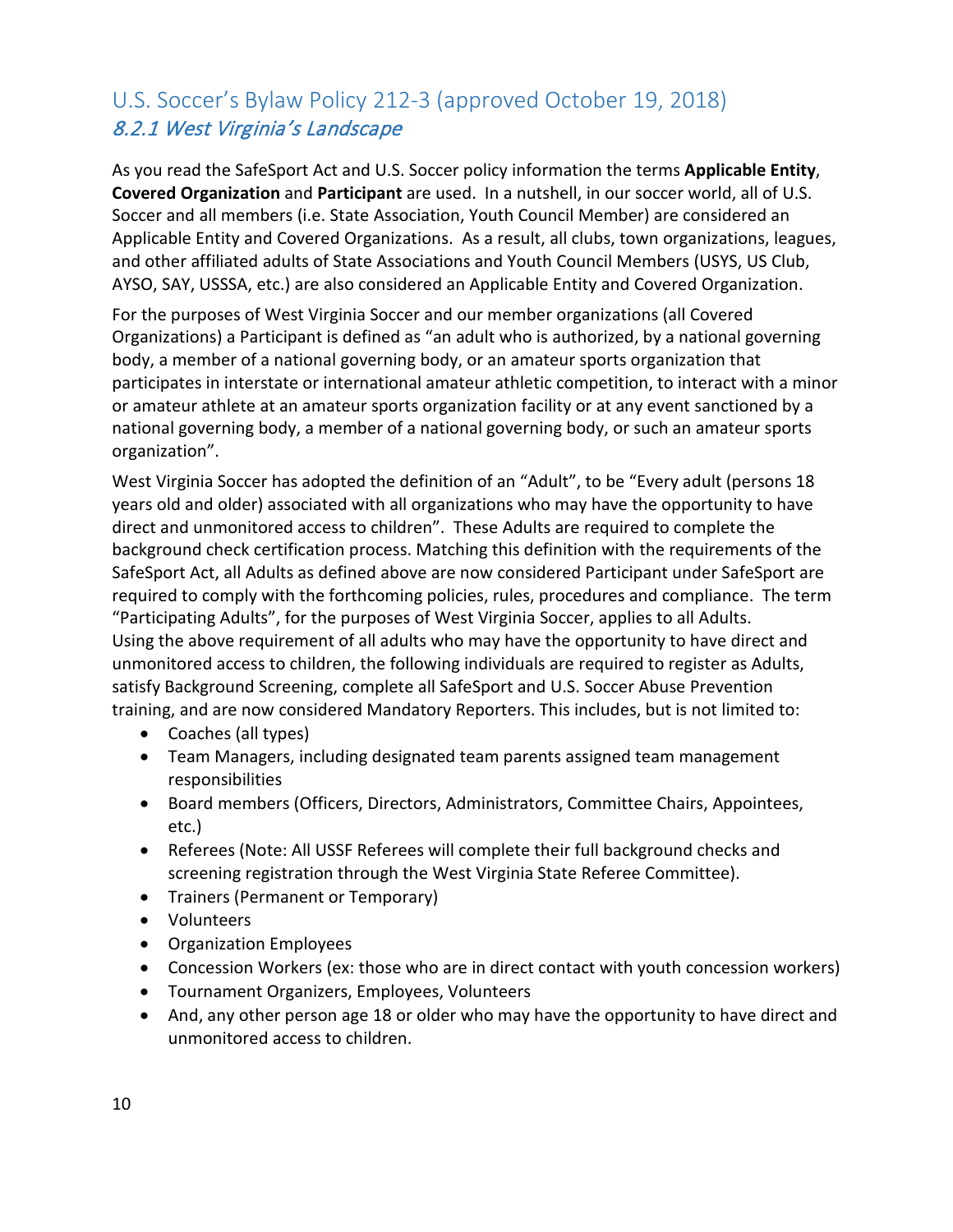## SafeSport Policy Statement:

Per the SafeSport Act, each Organization Member that is an "Applicable Entity" or otherwise has adult members who are in regular contact with amateur athletes who are minors (in each case, a "Covered Organization"), must *maintain, as part of that risk management program, an athlete and participant safety program* that includes the six components listed below.

To allow Organization Members adequate opportunity to ensure policy changes and compliance, the required policies must be issued by February 14, 2019, and procedures and communications regarding these requirements must be issued in a manner calculated to effect compliance on or before September 1, 2019, but are nonetheless urged to complete compliance as early as practicable. Effective September 1, 2019 any Organization Member not in compliance with this Policy 212-3 will be subject to enforcement as provided in Section 6, below.

## *1. Prohibited Conduct Policy*

Covered Organizations and other Organization Members that qualify as an amateur sports organization under 36 U.S.C. § 220501(b) (3) must implement and enforce a policy or code of conduct that prohibits misconduct including bullying, hazing, harassment (including sexual harassment), emotional misconduct, physical misconduct, and sexual misconduct, as those terms are defined by the U.S. Center for SafeSport's SafeSport Code for the U.S. Olympic and Paralympic Movements (the "**SafeSport Code**"). The **SafeSport Code** is available at: <https://www.safesort.org/policies-procedures>

**The West Virginia Soccer Association's Prohibited Conduct Policy** is located at Appendix A to this Policy document.

This policy must apply to all activities under the Amateur Organization Member's jurisdiction and at least to (1) Amateur Organization Member employees and board members; (2) the members of such Amateur Organization Member; (3) amateur athletes who are minors or referees who are minors (collectively, "**Minor Athletes**"); and (4) *any* adult individuals the Amateur Organization Member authorizes, approves or appoints to have Regular Contact (as defined in the Safe Soccer Framework) with or authority over Minor Athletes (collectively, "**Adult Participants**"). This policy must also prohibit retaliation against individuals making good faith reports of misconduct.

West Virginia Soccer Association Prohibited Conduct Policy incudes the above categories in addition to our broader group of all adults who may have the opportunity to have direct and unmonitored access to children of Youth Participants as Participants who must all comply with our policy.

NOTE: Youth Participants expressly includes referees who are minors. In addition, Participating Adults includes, but is not limited to, coaches and all SYRAs and any referee program-affiliated personnel, including without limitation assigners, having regular contact with Youth Participants.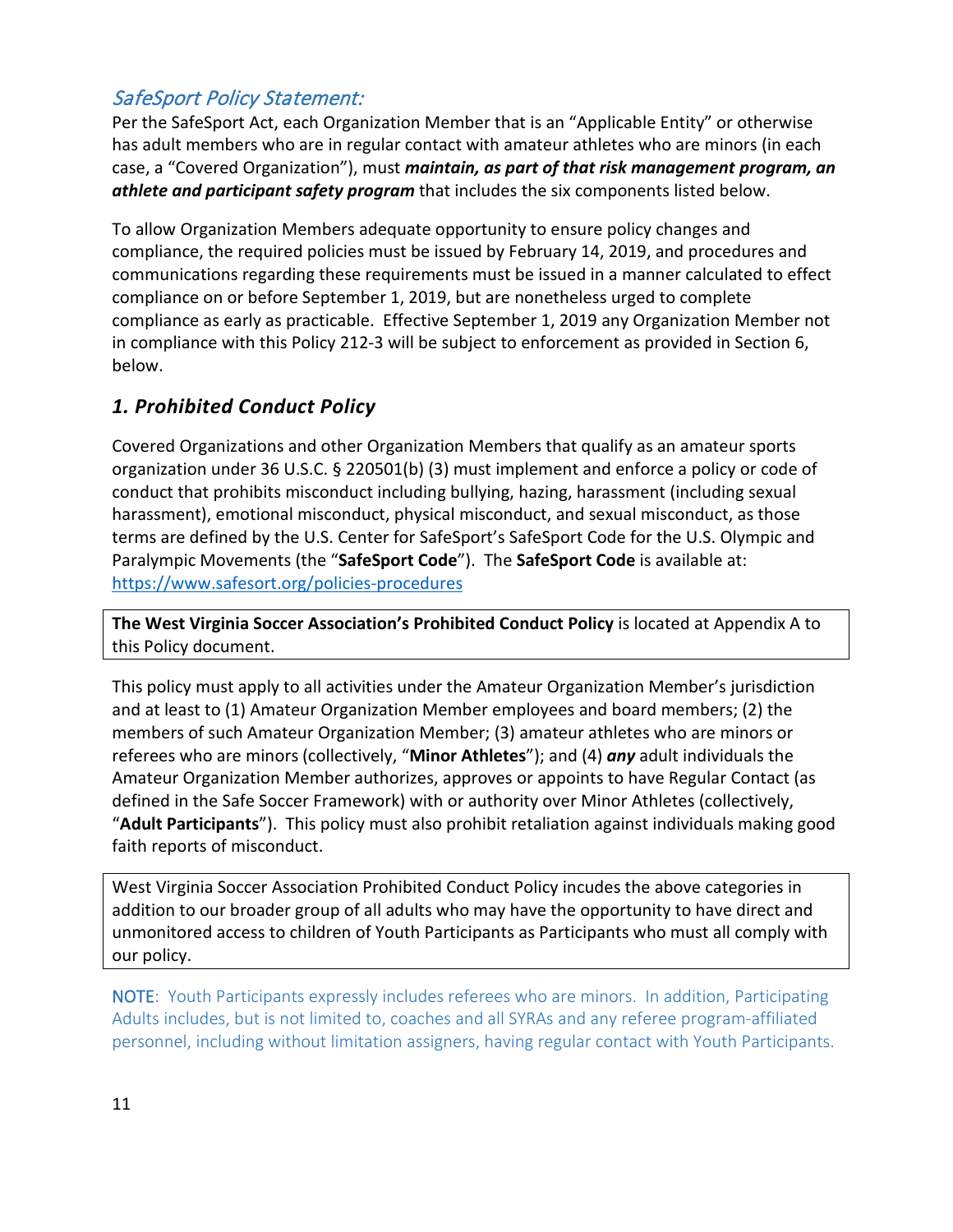## *2. Appropriate Background Screening*

All Amateur Organization Members with Minor Athletes must implement and enforce a policy that requires appropriate background screening of at least adult individuals authorized to have regular contact with or authority over Minor Athletes by the earlier of 1) prior to Regular Contact with a Minor Athlete; or 2) within the first 45 days of the individual taking on the role giving them access to Minor Athletes.

At a minimum, the policy should include screening against applicable sex offender registries in the relevant state and a check against the Organization Member's suspension database, U.S. Soccer's disqualification list and the SafeSport disciplinary records available at:

#### [www.safesport.org.](http://www.safesport.org/)

An Organization Member may decide that its background check requirements will not apply to certain or all people under 18 years of age, provided that it clearly publishes that fact in its policy documentation.

**West Virginia Soccer Association** has consistently met with requirements for conducting the mandated Criminal Offender Record search on all Adults associated by our definitions. Commencing in 2019 West Virginia Soccer will conduct the following background screening checks:

 $\boxtimes$  National Criminal Database search and check

 $\boxtimes$  Nationwide Sexual Offender Records search and check

West Virginia Soccer will also screen against all necessary external databases, disqualification lists and disciplinary records.

West Virginia Soccer will not conduct background screening and checks on all people under 18 years of age.

## *3. Education & Training*

Amateur Organization Members must implement and enforce a policy (1) requiring education and training designed to meet the Amateur Organization Member's obligations under the this Policy, the SafeSport Act, and the MAAPP for (a) Amateur Organization Member employees and board members and (b) Adult Participants who have Regular Contact with or authority over Minor Athletes, in each case as a condition to participation, and (2) subject to parental consent, offer and provide training to Minor Athletes. The Policy should require the following:

#### *A.* **Initial** *Training for Adults: Core Center for SafeSport Training*

The following Adult Participants must complete the SafeSport Trained Core either through the Center's online training or the Center's approved, in-person training:

i. Adult Participants who have Regular Contact with any amateur athlete(s) who is a minor ii. Adult Participants who have authority over any amateur athlete(s) who is a minor; iii. Adult Participants who are employees or board members of an Amateur Organization Member.

Adult Participants who are medical providers required to take training under Section (a) can take the Health Professionals Course in lieu of the SafeSport Trained Core.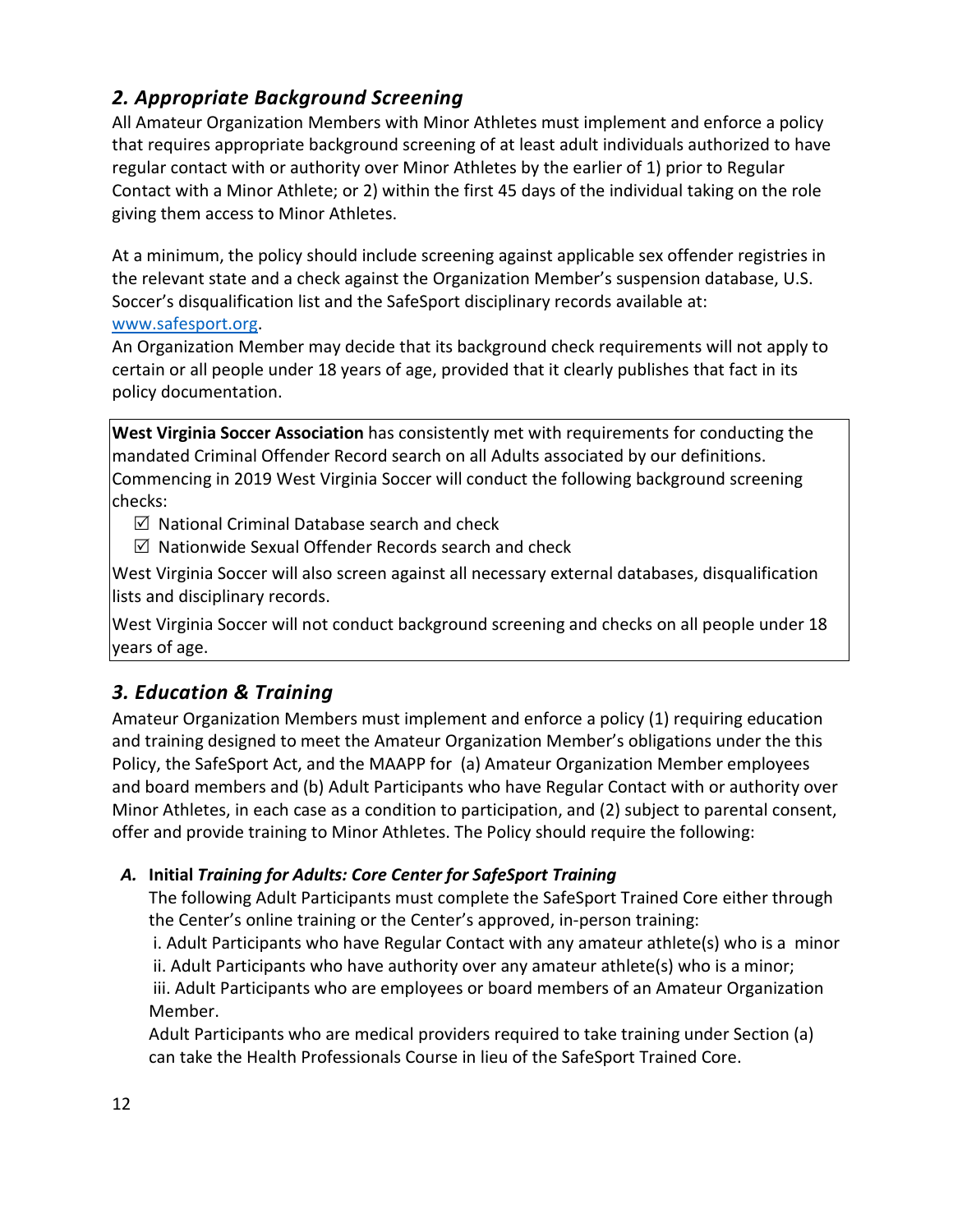These policies must require Adult Participants to complete the U.S. Center for SafeSport's Core SafeSport Training (i.e., the Center's online training or the Center's approved inperson training), and as applicable, follow-up refresher course training, with any new Adult Participants to receive initial training upon the earlier of:

- Before regular contact with an amateur athlete who is a minor begins, and
- Within the first 45 days of taking on the role giving them access to Youth Participants.

Each Amateur Organization Member must track whether its Adult Participants have completed the training required by Section 3.

#### **West Virginia Soccer Abuse Prevention Training for Adults**

West Virginia Soccer is aware of several program options for awareness/prevention training of sexual abuse. West Virginia Soccer supports the SafeSport Act by requiring all persons identified under this policy to take the program provided by the U.S. Center for SafeSport.

To enroll in this program:

**Existing Users** - You have previously taken any SafeSport training

1. Visit SafeSport using the Sports Connect specific URL shared below, Click Login from the upper right of the screen.

2. Choose Forgot Password and enter your email address or your SafeSport username and then click Reset Password.

3. If your email address is on file, you will receive an email with a link to reset your password and access your account.

#### **New Users** – You are new to SafeSport training

1. Visit SafeSport using the Sports Connect specific URL, shared below. This URL instantly tags the user with "Stack" and allows us to receive the user's course results.

2. Use the Sign-up form to create a new account.

**Sports Connect Specific SafeSport URL** 

Click link or copy and paste into your browser [https://safesporttrained.org?KeyName=tsVWe36Xa6PS3b5NzOug](https://safesporttrained.org/?KeyName=tsVWe36Xa6PS3b5NzOug)

**IMPORTANT:** You must use the legal name and the email address you use when conducting your WV Soccer Adult Registration. Please be sure to upload your SafeSport certificate, this is the only verification we will have that you have completed it.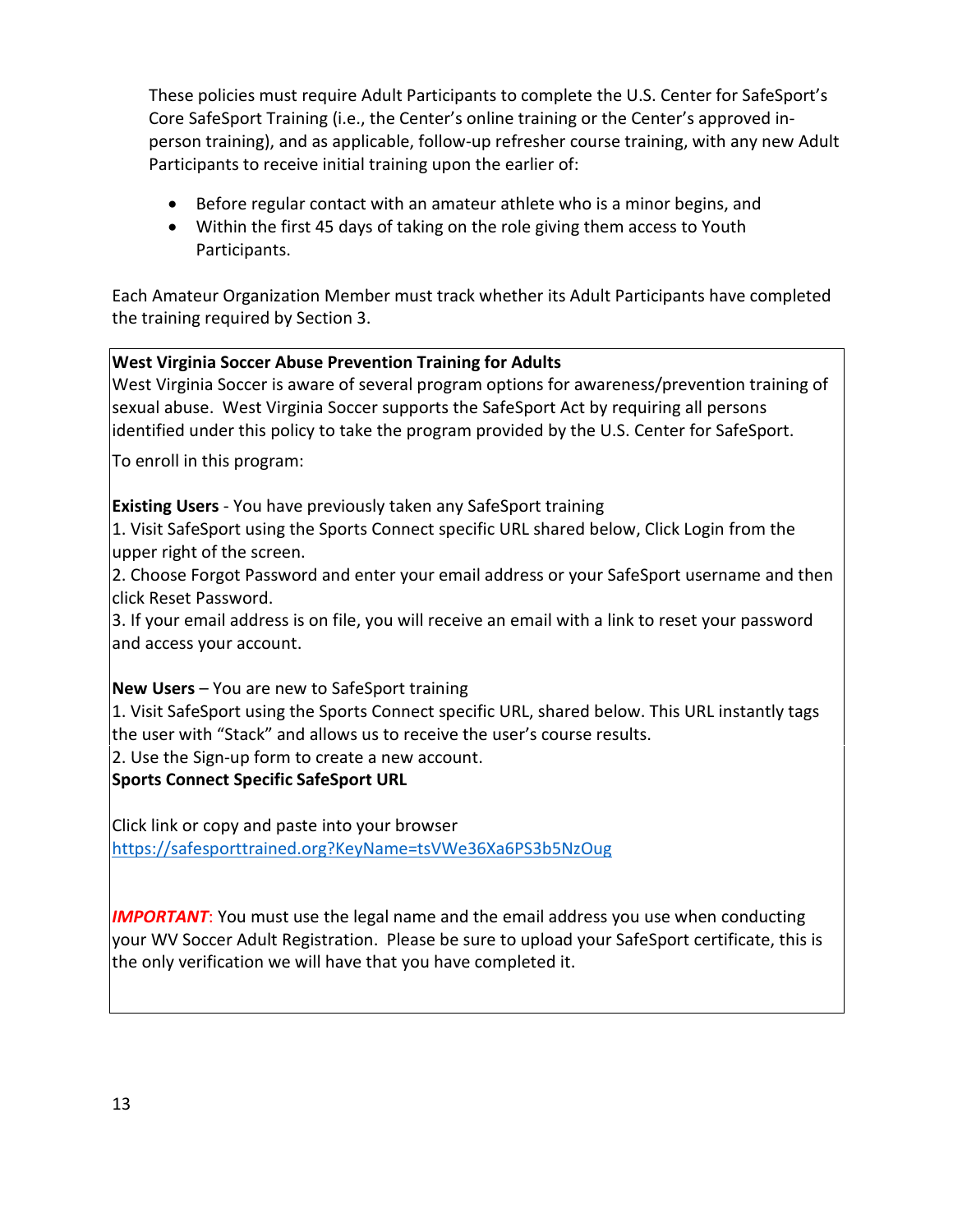#### *B. Refresher Course(s) for Adults*

The above listed Adult Participants must complete a refresher course on an annual basis, beginning the calendar year after completing the SafeSport Trained Core. Every four years, Adult Participants will complete the SafeSport Trained Core training. Adult Participants who are medical providers can take the Health Professionals Course in lieu of the SafeSport Trained Core and are required to take the refresher courses on an annual basis.

#### **Annual Refresher West Virginia Soccer Abuse Prevention Training for Adults**

West Virginia Soccer currently requires all Adults who are required to take the initial U.S. Center for SafeSport course to take the U.S. Center for SafeSport's official refresher course.

Refresher course is required on an annual basis to be completed by December 31 of the year following the year the initial course and subsequent refresher course was taken. Set aside up to 30 minutes to take the refresher course.

Example: If an Adult takes their initial course during 2019 they must complete their annual refresher no later than December 31, 2020. They may take the refresher anytime between January 1 and December 31 of 2020, no need to wait till a year expires

This is important as West Virginia Soccer requires all risk management credential requirements to not expire during the soccer year (September to August). Adults will be able to take their annual refresher courses anytime between January 1 and August 15 in order to be ready to receive their credentials, assuming all other requirements are met, by the end of August.

#### *C. Training for Minor Athletes*

Amateur Organization Members with Minor Athletes must – subject to parental consent – offer and provide the U.S. Center for SafeSport's minor athlete training regarding the prevention of child abuse to any Minor Athletes on an annual basis. The Center's minor athlete training can be found at www.atheltesafety.org. Amateur Organization Members with Minor Athletes must track:

- A description of the training(s);
- The date the training(s) was offered and given, and
- A description of how the training(s) was offered and given.

#### *D. Training for Parents*

Amateur Organization Members with Minor Athletes must offer and provide the U.S. Center for SafeSport's parent training to parents of Minor Athletes on an annual basis. The U.S. Center for SafeSport's parent course is located at [www.athletesafety.org.](http://www.athletesafety.org/)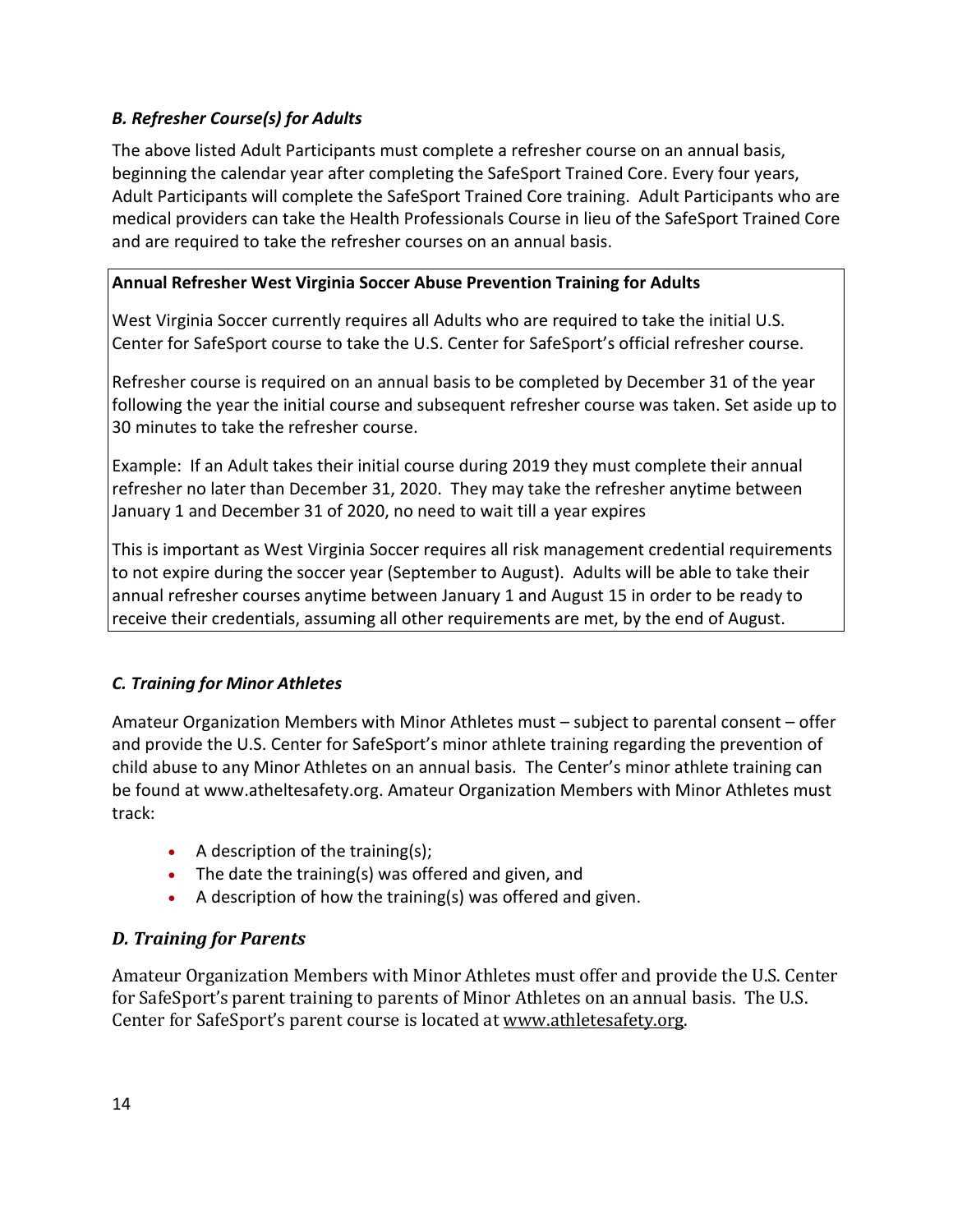#### *4. Reporting*

Amateur Organization Members must maintain a procedure for reporting misconduct, including violation of the SafeSport Code or the MAAPP, to the Amateur Organization Member and, to the extent required by the SafeSport Act, mandate reporting to appropriate law enforcement authorities and/or the Center for SafeSport. The procedure should be clear that reporting may be made anonymously, and that no direct fees or other cost is involved in making a report. Each Amateur Organization Member must also maintain a policy prohibiting retaliation against individuals making good faith reports of misconduct.

Center for SAFE SPORT, anonymous basis, [www.safesport.org](http://www.safesport.org/) and select "Report a concern" or call (702) 531-0340.

#### **West Virginia Soccer's Reporting Procedures**

The West Virginia Soccer Reporting procedures provide a mechanism that allows a complaint to be easily reported for a reasonable suspicion of Sexual or Physical abuse/neglect, within a 24 hour period of awareness. Federal regulations state that reports should be made to a) local law enforcement and b) local/state child protective services, c) US Soccer, and d) the US Center for SafeSport. EVERYONE IS A MANDATORY REPORTER.

(Everyone listed below MUST be contacted when physical or sexual abuse is suspected)

- 1. Local Law Enforcement Number **[https://www.wvsp.gov/contactus/detachmentContactInfo/Pages/default.](https://www.wvsp.gov/contactus/detachmentContactInfo/Pages/default.aspx) [aspx](https://www.wvsp.gov/contactus/detachmentContactInfo/Pages/default.aspx)**
- 2. Local Child Protective Services Number **<https://dhhr.wv.gov/bcf/Documents/DHHR.BCF.LocalOffices.pdf>**
- 3. State of West Virginia Department of Children and Families (DCF) **<https://dhhr.wv.gov/bcf>**

\*\*\*West Virginia Mandatory Reporting Guidelines:

**[https://dhhr.wv.gov/bcf/Services/Pages/Centralized-Intake-for-](https://dhhr.wv.gov/bcf/Services/Pages/Centralized-Intake-for-Abuse-and-Neglect.aspx)[Abuse-and-Neglect.aspx](https://dhhr.wv.gov/bcf/Services/Pages/Centralized-Intake-for-Abuse-and-Neglect.aspx)**

**[https://dhhr.wv.gov/bcf/policy/Documents/Child%20Protective%20](https://dhhr.wv.gov/bcf/policy/Documents/Child%20Protective%20Services.pdf) [Services.pdf](https://dhhr.wv.gov/bcf/policy/Documents/Child%20Protective%20Services.pdf)**

- 4. Club Risk Manager Contact Information (every club should have a point person for reporting, Contact Jude Greene at **Jude@wvsoccer.net**) if WVSA Program (Coaching, Cups, etc.) contact Kristi Acord at **[Kristi@wvsoccer.net](mailto:Kristi@wvsoccer.net)** 304-860-7139
- 5. State Risk Manager –WVSA Programs, Coaching, Cups, etc.…. Contact Kristi Acord, **[Kristi@wvsoccer.net](mailto:Kristi@wvsoccer.net)** or 304-860-7139
- 6. National Governing Body (NGB) US Soccer Integrity Hotline Number – (312) 528- 7004 US Soccer – **<https://www.ussoccer.com/integrity-hotline>**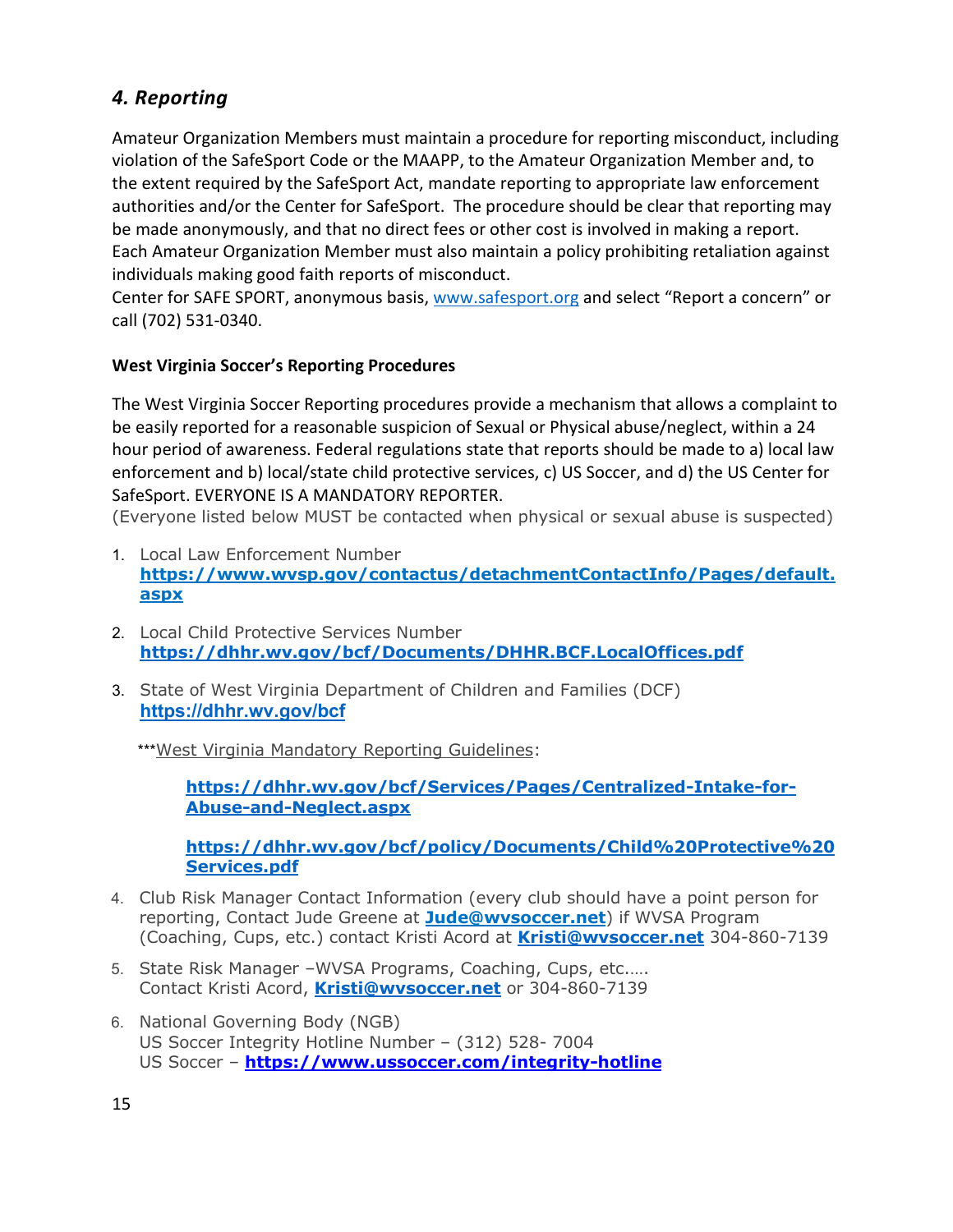#### **Mechanism for Reporting (cont.)**

Other forms of misconduct such as emotional abuse, bullying, hazing, or harassment.

- 1. Club Risk Manager Contact Information- Contact Jude Greene **Jude@wvsoccer.net**
- 2. Club or BOD Review/Hearing There should be a process in policy to document and address this other misconduct. The decision of the Club or BOD should be sent to the State Risk Manager below
- 3. Any WVSA Program (Coaching, Cups, etc.) contact Kristi Acord 304-860-7139

State Risk Manager – Kristi Acord, **[Kristi@wvsoccer.net](mailto:Kristi@wvsoccer.net)** 304-860-7139

#### *An individual who is required, but fails, to report suspected child sexual abuse is subject to criminal penalties including fines and up to one (1) year in jail.*

#### **5. Limiting One-on-One Interactions – Required Policies**

All Amateur Organization Members are required to establish policies to limit one-on-one interactions between Minor Athletes and any Adult Participant who is not their legal guardian ("Prevention Policies"). These policies must comply with all requirements of the Center's MAAPP and must contain all the required elements of the model policies included as Appendix A to the Safe Soccer Framework. The policies must address the topics below by January 1, 2022, and require full compliance with MAAPP policy requirements by the same date:

- One-on-One Interactions, including meetings and individual training sessions
- Athletic training modalities, massages and rubdowns
- Locker rooms and changing areas
- Electronic communications
- Transportation and Lodging

#### **A. Minor Athletes who become adult athletes**

All athletes turning 18 who still meet the threshold for Regular Contact or authority must complete the SafeSport Core training, and must comply with the Prevention Policies herein, absent the Close-In-Age exception which may apply to the enforcement of Prevention Policies only.

#### **B. Implementation**

The mandatory components set forth in the model policies contained in Appendix A of the Safe Soccer Framework set a minimum standard and comply with the Center's MAAPP requirements. In implementing the required policies, an Amateur Organization Members may choose to implement a policy that is stricter than the model policy, if it includes or is stricter than the mandatory component.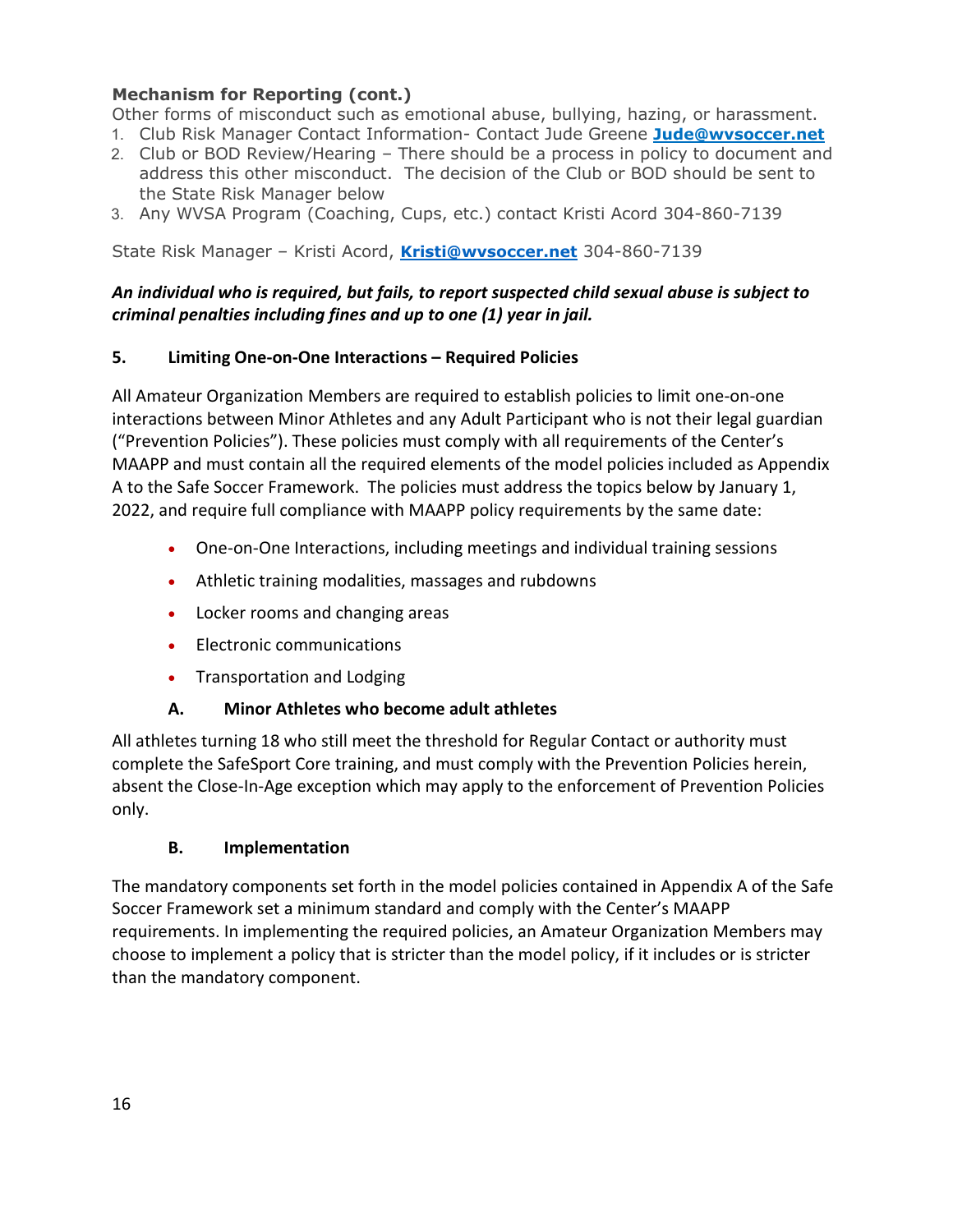#### **6. Enforcement**

#### **A. By Organization Members**

Each Amateur Organization Member must enforce its Athlete & Participant Safety Policy and Prevention Policies, consistent with the SafeSport Act and the Center's MAAPP. Specifically, violations of the policy must be subject to an appropriate grievance process that is materially free of bias and conflicts of interest, to address allegations of misconduct following the report or complaint of misconduct. This grievance process must include the opportunity for review by a disinterested individual or body and a right to appeal a final decision rendered by an Amateur Organization Member's process pursuant to U.S. Soccer Bylaw 704.

#### **B. By U.S. Soccer**

Pursuant to Bylaw 212, U.S. Soccer reserves the right to, either directly or through a contracted third-party service provider, survey, audit, require certifications of compliance with, and otherwise review compliance by its Amateur Organization Members with this policy. Failure of any Amateur Organization Member to issue and implement the policies required by this Policy 212-3 will constitute a violation of Bylaw 212 Section 1.

#### **West Virginia Soccer's Polices**

**West Virginia Soccer Association's Required Policies** are located at Appendix B to this Policy document.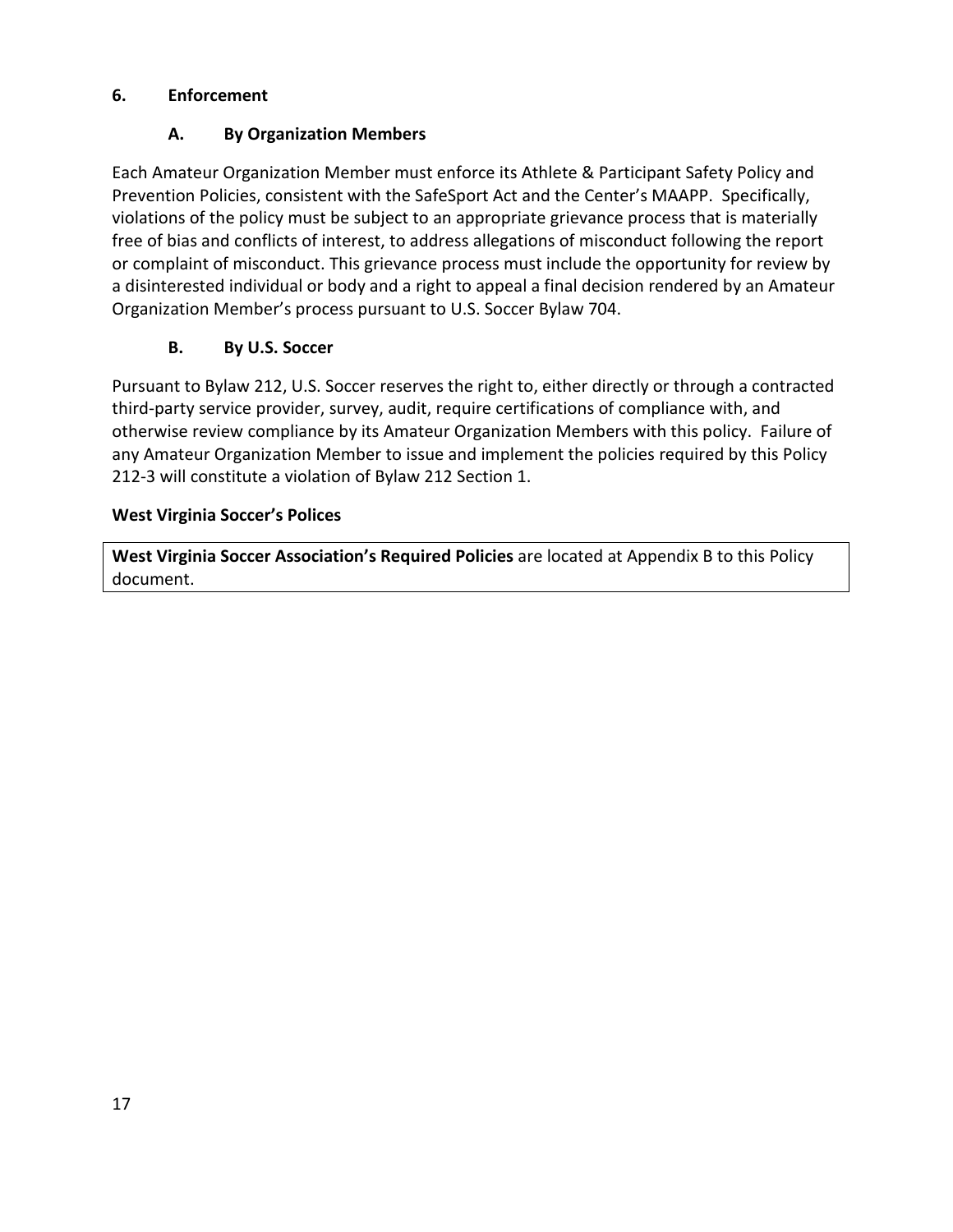## <span id="page-17-0"></span>*APPENDIX A-*WVSA Policies 8.2.2 WVSA Prohibited Conduct Policy PER US SOCCER AND US SAFE SPORT

This Policy is U.S. Soccer's policy that applies to all WVSA and WVSA Member Organization Members "Covered Personnel" as defined in WVSA Risk Management / Safe Sport Policies.

This Policy applies to all WVSA and WVSA Member Organization Members "Covered Personnel" as defined in WVSA Risk Management / Safe Sport Policies as well as conduct by any subcontractor, supplier, customer or third party and their employees in their dealings with U.S. Soccer employees.

## Covered Personnel

WVSA Programs, Events and Operations. All WVSA Paid Staff, Board of Directors, Volunteer staff, program volunteers, Coaches (Youth and Adult), Referees (Youth and Adult), and any other persons authorized to participate in any WVSA Program.

WVSA Member Organizations All Organization Board of Directors, Paid and volunteer staff, volunteers and any other persons authorized to participate in any activates of the organization.

U.S. Soccer and WVSA are committed to maintaining an environment that is free from all forms of discrimination, including harassment, on the basis of any legally protected status. Accordingly, WV Soccer does not permit any form of unlawful harassment, discrimination or intimidation against its employees or members by anyone, including managers, supervisors, coworkers, executives, directors, officers, other employees, vendors, clients, customers or third parties.

Protected status includes race, color, age, religion, marital status, sex, ancestry, national origin, citizenship, veteran's status, pregnancy, disability, sexual orientation, protected activity, or any other characteristic protected by federal, state or local law. The policy also prohibits harassment on the basis of the protected status of an individual's relatives, friends or associates. WVSA is also committed to maintaining an environment that is free from all forms of sexual abuse, sexual misconduct, emotional misconduct, physical misconduct, bullying and hazing. Any violation of this Policy by Covered Personnel may subject the Covered Personnel to disciplinary action. Appropriate action also will be taken against any subcontractor, supplier, or customer found in violation of this Policy.

## PROHIBITED CONDUCT

This Policy applies to all U.S. Soccer "Covered Personnel" as defined in the Section above entitled, "Who is Covered by this Handbook" on page **Error! Bookmark not defined.**, as well as conduct by any subcontractor, supplier, customer or third party and their employees in their dealings with U.S. Soccer employees. All definitions in this policy are taken from the SafeSport Code for the U.S.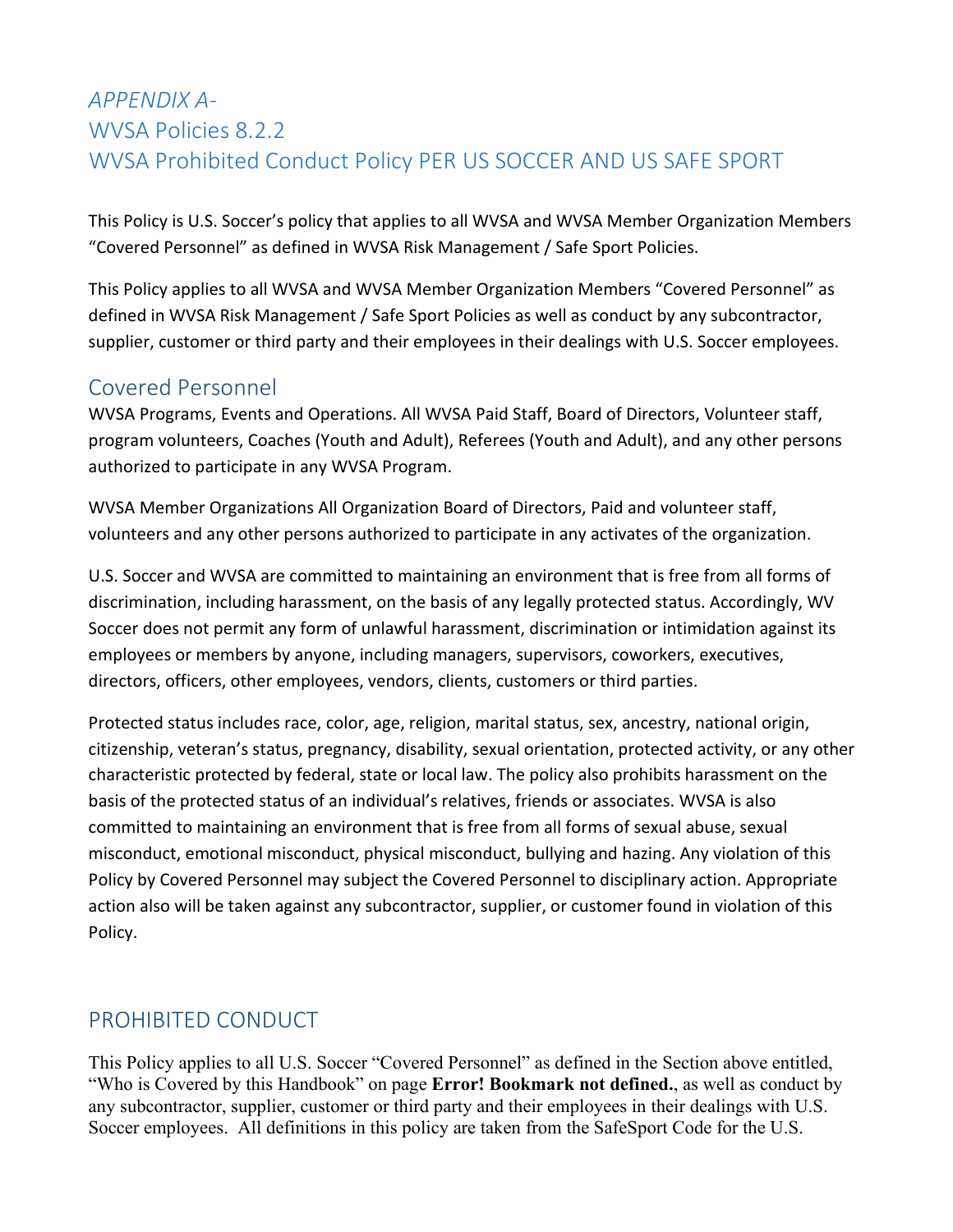Olympic and Paralympic Movement the "**SafeSport Code**"), as may be amended from time to time. In the event of any conflict between this Policy and the SafeSport Code, the SafeSport Code will govern. The most recent SafeSport Code is always available at www.safesport.org.

U.S. Soccer is committed to maintaining a work environment that is free from all forms of discrimination, including harassment, on the basis of any legally protected status. Accordingly, U.S. Soccer does not permit any form of unlawful harassment, discrimination or intimidation against its employees by anyone, including managers, supervisors, coworkers, executives, directors, officers, other employees, vendors, clients, customers or third parties. Protected status includes race, color, age, religion, marital status, sex, ancestry, national origin, citizenship, veteran's status, pregnancy, disability, sexual orientation, protected activity, or any other characteristic protected by federal, state or local law. The policy also prohibits harassment on the basis of the protected status of an individual's relatives, friends or associates.

U.S. Soccer is also committed to maintaining a work environment that is free from all forms of sexual abuse, sexual misconduct, emotional misconduct, physical misconduct, bullying and hazing.

Any violation of this Policy by a Covered Individual may subject the Covered Individual to disciplinary action. Appropriate action also will be taken against any subcontractor, supplier, or customer found in violation of this Policy.

## **Harassment**

Harassment consists of unwelcome conduct, whether verbal, physical or visual, that is based upon a person's protected status. U.S. Soccer will not tolerate harassing conduct that affects tangible job benefits, that unreasonably interferes with an individual's work performance, or safety, or that creates an intimidating, hostile, or offensive working environment.

Among the types of conduct prohibited by this policy are epithets, slurs, negative stereotyping or intimidating acts based on an individual's protected status and the circulation or posting of written or graphic materials that show hostility toward an individual because of his or her protected status.

Prohibited conduct can also include jokes, kidding, or teasing about another person's protected status. While harassing conduct is unlawful only if it affects tangible job benefits and/or interferes unreasonably with work performance and creates an abusive or hostile work environment, this Policy forbids harassing conduct even when it does not rise to the level of a violation of law.

## **Sexual Harassment**

Sexual harassment deserves special mention. Unwelcome sexual advances, requests for sexual favors, and other verbal, written, or physical conduct of a sexual nature constitute sexual harassment when:

- submission to such conduct is made either explicitly or implicitly a term or condition of the individual's employment;
- submission to or rejection of such conduct by an individual is used as the basis for an employment decision affecting that individual; or
- such conduct has the purpose or effect of unreasonably interfering with an individual's work performance and creating an intimidating, hostile, or offensive working environment.

Sexual harassment may involve individuals of the same or different gender. It may also occur between individuals of any employment status.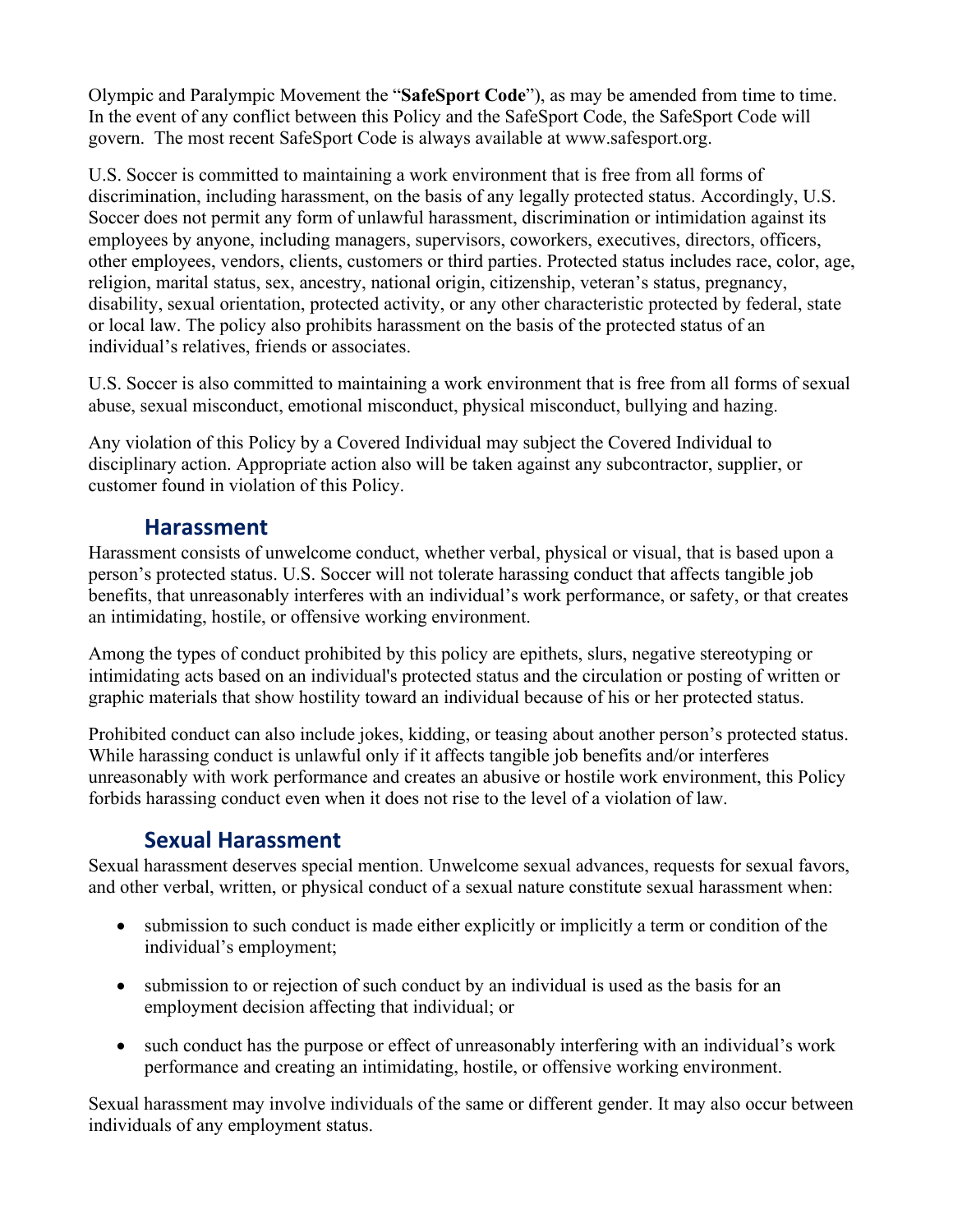Examples of conduct which may constitute sexual harassment and are prohibited by this Policy include, but are not limited to:

- unnecessary touching, patting, hugging, pinching, or brushing against a person's body;
- staring, ogling, leering, or whistling at a person;
- continued or repeated verbal abuse of a sexual nature;
- sexually explicit statements, sexual flirtations, advances, propositions, subtle pressure for sexual activity, comments, questions, jokes, or anecdotes;
- graphic or degrading comments about a person's clothing, body or sexual activity;
- sexually suggestive objects, cartoons, posters, calendars, or pictures in the workplace;
- suggestive or obscene letters, notes or invitations;
- harassing use of electronic mail, electronic or instant messaging, or telephone communication systems; or
- other physical or verbal conduct of a sexual nature.

U.S. Soccer prohibits managers and supervisors from threatening or insinuating, either explicitly or implicitly, that an employee's submission to or rejection of sexual advances will in any way influence any personnel decision regarding that employee's wages, assigned duties, advancement, evaluation, shifts, career development, or any other condition of employment.

## **Racial, Religious, or National Origin Harassment**

Racial, religious, or national origin harassment deserves special mention as well, and is expressly prohibited by U.S. Soccer. Racial, religious, or national origin harassment includes any verbal, written, or physical act in which race, religion, or national origin is used or implied in a manner which would make a reasonable person uncomfortable in the work environment or which would interfere with the person's ability to perform the job. Examples of race, religious or national origin harassment may include, but are not limited to:

- jokes, which include reference to race, religion, or national origin;
- the display or use of objects or pictures which adversely reflect on a person's race, religion, or national origin; or
- use of pejorative or demeaning language regarding a person's race, religion, or national origin.

## **Child Sexual Abuse**

Any sexual activity with a child is prohibited. This includes sexual contact with a child that is accomplished by deception, manipulation, force or threat of force, regardless of the age of the participants, and all sexual interactions between an adult and a child, regardless of whether there is deception, or the child understands the sexual nature of the activity.

## **Sexual Misconduct**

Any sexual interaction between an athlete and an individual with evaluative, direct or indirect authority is prohibited. Such relationships involve an imbalance of power and are likely to impair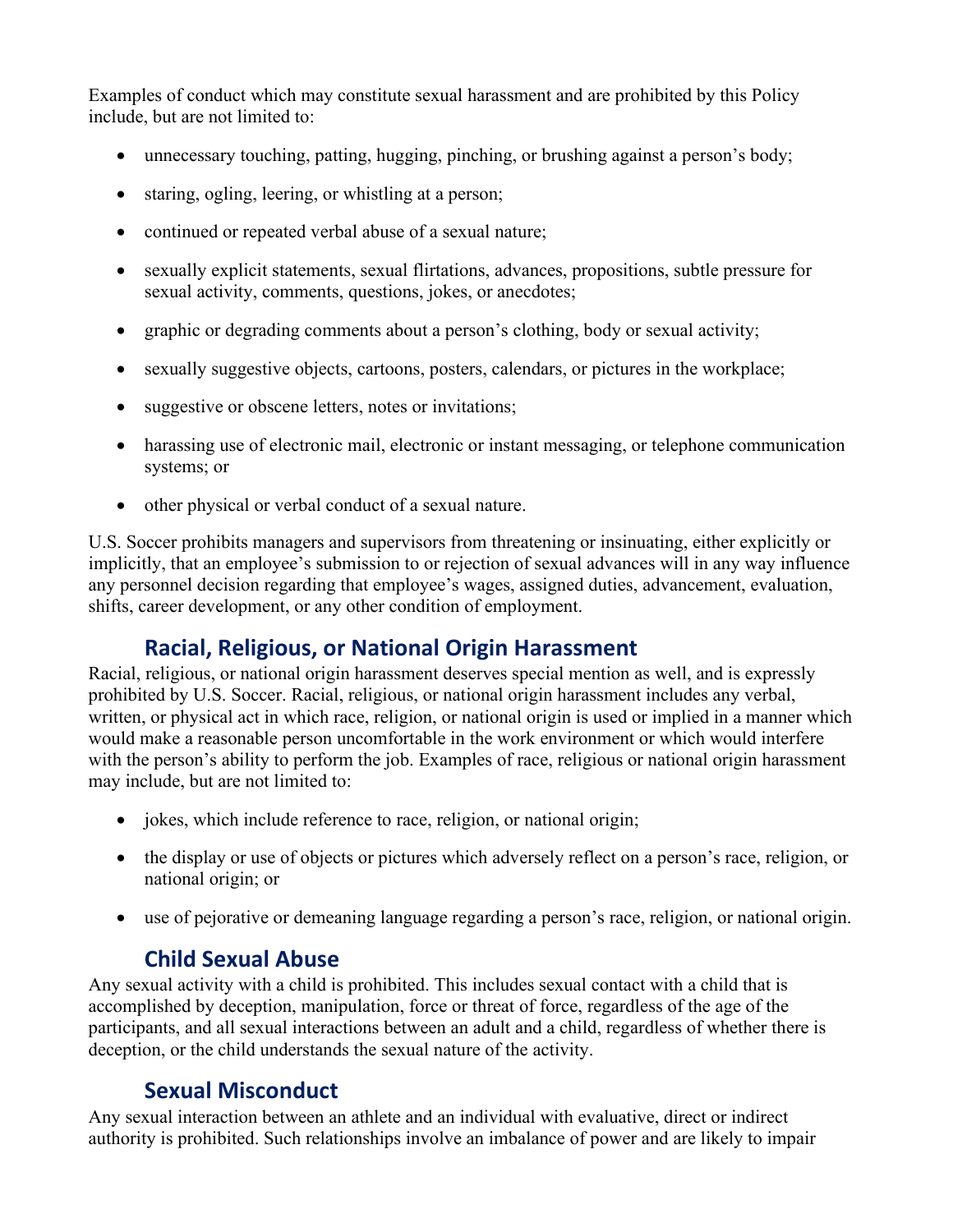judgment or be exploitative. This section does not apply to a pre-existing relationship between two spouses or life partners.

## **Emotional Misconduct**

Emotional misconduct in all forms is prohibited. Emotional misconduct is a pattern of deliberate, noncontact behavior that has the potential to cause emotional or psychological harm to another person. Non-contact behaviors include verbal acts, physical acts, or acts that deny attention or support; or any act or conduct described as emotional abuse or misconduct under federal or state law (e.g. child abuse, child neglect). Emotional misconduct does not include professionally-accepted coaching methods of skill enhancement, physical conditioning, team building, appropriate discipline or improving athletic performance.

## **Physical Misconduct**

Physical misconduct in all forms is prohibited. Physical misconduct is defined as contact or noncontact conduct that results in, or reasonably threatens to, cause physical harm to another person; or any act or conduct described as physical abuse or misconduct under federal or state law (e.g. child abuse, child neglect, assault). Physical misconduct does not include professionally-accepted coaching methods of skill enhancement, physical conditioning, team building, appropriate discipline or improving athletic performance. For example, hitting and punching are well-regulated forms of contact in combat sports but have no place in soccer.

## **Bullying**

Intentional, persistent and repeated pattern of committing or willfully tolerating physical and nonphysical behaviors that are intended, or have the reasonable potential, to cause fear, humiliation or physical harm in an attempt to socially exclude, diminish or isolate the targeted athlete(s), as a condition of membership are prohibited. Bullying does not include group or team behaviors that (a) are meant to establish normative team behaviors, or (b) promote team cohesion.

## **Hazing**

Coercing, requiring, forcing or willfully tolerating any humiliating, unwelcome or dangerous activity that serves as a condition for (a) joining a group or (b) being socially accepted by a group's members are prohibited. Hazing does not include group or team activities that (a) are meant to establish normative team behaviors or (b) promote team cohesion.

## **Procedures for Complaints, Investigations and Corrective Action**

All Covered Personnel are responsible to help ensure that we avoid misconduct. U.S. Soccer cannot act to eliminate misconduct unless it has notice of the conduct. Covered Personnel are charged with reporting any concerns regarding compliance with the Safe Soccer Framework in the manner provided in the Section entitled "Obligation of Covered Personnel to Report," on page **Error! Bookmark not defined.**. For the avoidance of doubt, in some instances, Covered Personnel will be required to report to law enforcement and/or the U.S. Center for SafeSport.

Furthermore, U.S. Soccer employees are responsible to help assure that the work environment, on or off-premises, is free from harassment. All employees have an obligation to promptly report any and all allegedly harassing conduct they are the subject of, that they learn of, or that they witness. Our Policy provides for immediate notice of problems to the persons designated in this Policy so that we may address and resolve any problems as quickly as possible.

An employee must report the harassing conduct to either: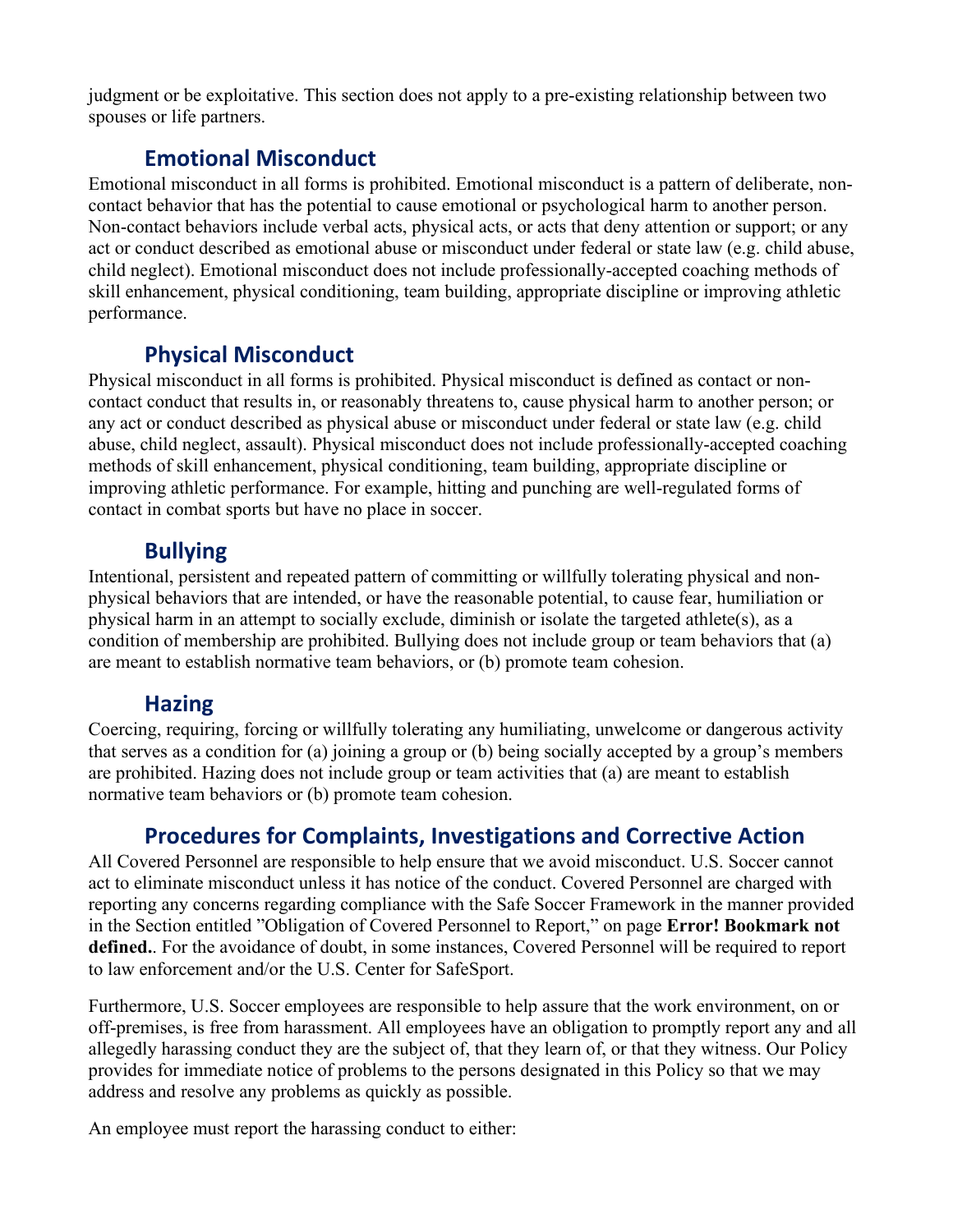- The person to whom you report (supervisor or manager);
- Department Head;
- The Human Resources Department;
- The Legal Department;
- The Chief Executive Officer;
- Online at www.safesoccer.com; or
- The Integrity Hotline.

If the employee feels uncomfortable going to his or her supervisor with the complaint, he/she must report the matter to any other member of management as designated above.

This Policy does not require reporting the misconduct to any individual who is creating the harassment or discrimination.

All Covered Personnel have an obligation to cooperate in any investigation of a complaint of misconduct, including providing any and all information concerning the complaint. Failure to do so may be a violation of this Policy.

U.S. Soccer's Prohibited Conduct Policy offers its employees greater protection from harassment than does the law. Consequently, Covered Personnel who are found to have violated U.S. Soccer's Prohibited Conduct Policy shall be subject to corrective action, discipline or termination, even in cases where applicable laws may not have been violated and without regard to whether the conduct constitutes a violation of the law.

An employee wishing to file a complaint outside the Federation may also contact either the Equal Employment Opportunity Commission or the fair employment agency in his or her state.

## **Training and Education**

Employees and other Covered Personnel over the age of 18 that have Regular Contact with athletes must successfully complete the U.S. Center for SafeSport training every year, consistent with the Minimum Training Policy found at II.D. on page 19. The U.S. Center for SafeSport training can be accessed at [http://training.safesport.org/.](http://training.safesport.org/) Minor Athletes that directly register with U.S. Soccer must be offered training from the U.S. Center for SafeSport every year and, may take the training with parental consent.<sup>[1](#page-21-0)</sup> Additionally, parents of Minor Athletes must be offered parent training provided by the U.S. Center for SafeSport.

## <span id="page-21-1"></span>**Exclusive Jurisdiction Over Investigation/Adjudication of Sexual Abuse or Misconduct**

The investigation and adjudication of matters involving allegations or reports of sexual abuse or misconduct by or against Covered Personnel, or other violations of this Prohibited Conduct Policy that involve prohibited conduct that is reasonably related to and accompanies an alleged violation involving sexualized behavior by Covered Personnel are subject to the exclusive jurisdiction of the

<span id="page-21-0"></span><sup>&</sup>lt;sup>1</sup> Athletes 18 or older that directly register with the U.S. Center for SafeSport must comply with the training requirements by September 1, 2019 and refresher training each year thereafter.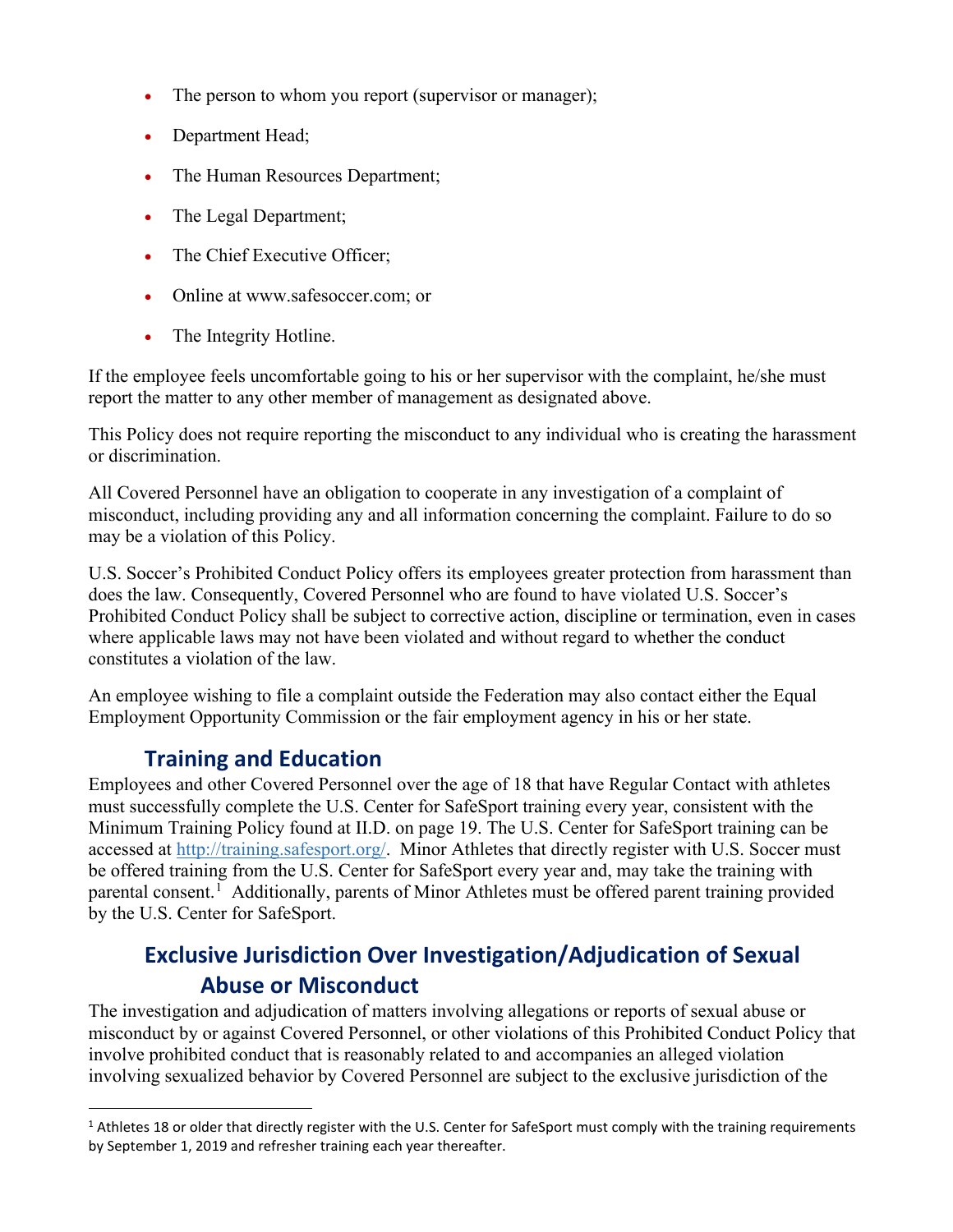United States Center for Safe Sport in accordance with the requirements of the USOC and as set forth in the Center's Bylaws or other Center's governing documents. Please see the Section V.A. entitled, ["Exclusive Jurisdiction Over Investigation/Adjudication of Sexual Abuse or Misconduct"](#page-21-1) on page **Error! Bookmark not defined.** for more information.

*Appendix B* WVSA Risk Management Policy 8.2.3 U.S. Soccer Athlete and Participant Safety Policy - Standards for Organization Members

## **PREVENTION POLICIES:**

#### **LIMITING ONE-ON-ONE INTERACTIONS BETWEEN ADULTS AND MINORS**

Soccer is a team sport. Although appropriate physical contact and one-on-one interaction between minor athletes and coaches/trainers, etc. may be conducive to improving physical skills,

U.S. Soccer and WVSA believes prudent limitations on one-on-one interactions can reduce the potential for abuse and misconduct without negatively impacting player development or unnecessarily limiting one-on-one time with trusted adults that is healthy and valuable for a child.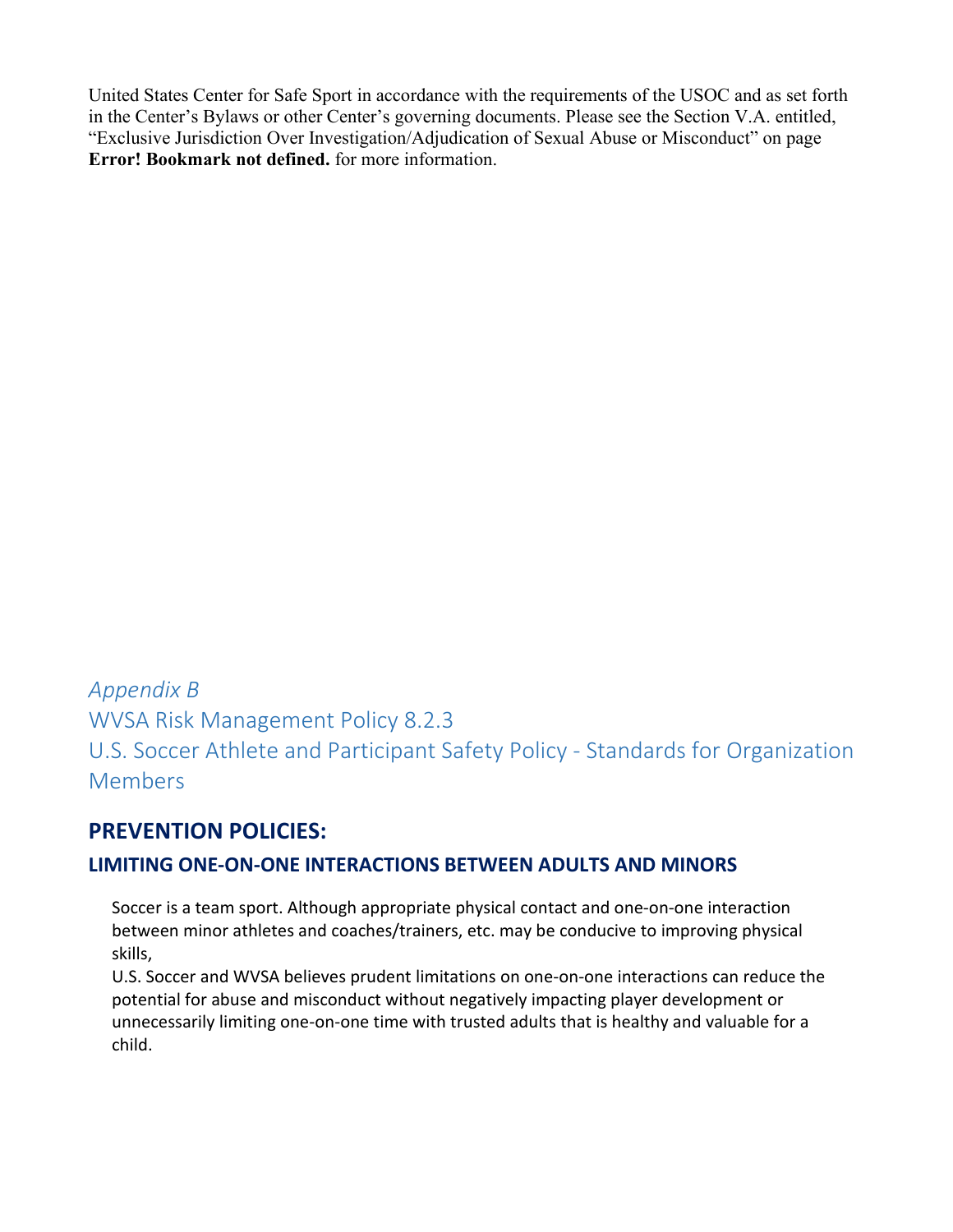## A. ESTABLISHING BOUNDARIES: AVOIDING GIFTS

Individuals who groom children will often provide special gifts or privileges, as one strategy to gain the child's trust and fill a need in their life, in advance of sexually abusing the child. Accordingly, U.S. Soccer and WVSA discourages employees and volunteers from giving gifts or granting special privileges to athletes and prohibits any such gift or privilege when not available to the entire team.

## B. APPROPRIATE PHYSICAL CONTACT

U.S. Soccer and WVSA adheres to the following principles and guidelines in regard to physical contact with our athletes:

## 1. Common Criteria for Appropriate Physical Contact

Physical contact with athletes – for safety, consolation and celebration – has multiple criteria in common which makes it both safe and appropriate. These criteria include:

- the physical contact takes place in public
- there is no potential for, or actual, physical or sexual contact during the physical contact
- the physical contact is for the benefit of the athlete, not to meet an emotional or other need of an adult

## 2. Safety

The safety of our athletes is paramount, and in many instances, we make the athletic space safer through appropriate physical contact. Examples include:

- spotting an athlete so that they will not be injured by a fall or piece of equipment
- positioning an athlete's body so that they more quickly acquire an athletic skill, get a better sense of where their body is in space, or improve their balance and coordination
- making athletes aware that they might be in harm's way because of other athletes practicing around them or because of equipment in use

## 3. Celebration

Sports are physical by definition and we recognize participants often express their joy of participation, competition, achievement and victory through physical acts. We encourage these public expressions of celebration, which include:

- greeting gestures such as high-fives, fist bumps, and brief "side hugs"*[2](#page-23-0)*
- congratulatory gestures such as celebratory hugs, "jump-arounds" and pats on the back for any form of athletic or personal accomplishment

<span id="page-23-0"></span><sup>&</sup>lt;sup>2</sup> : this does not include "butt-pats" or "chest bumps." This outdated means of celebration makes many athletes uncomfortable and is best replaced with a high-five or a fist bump.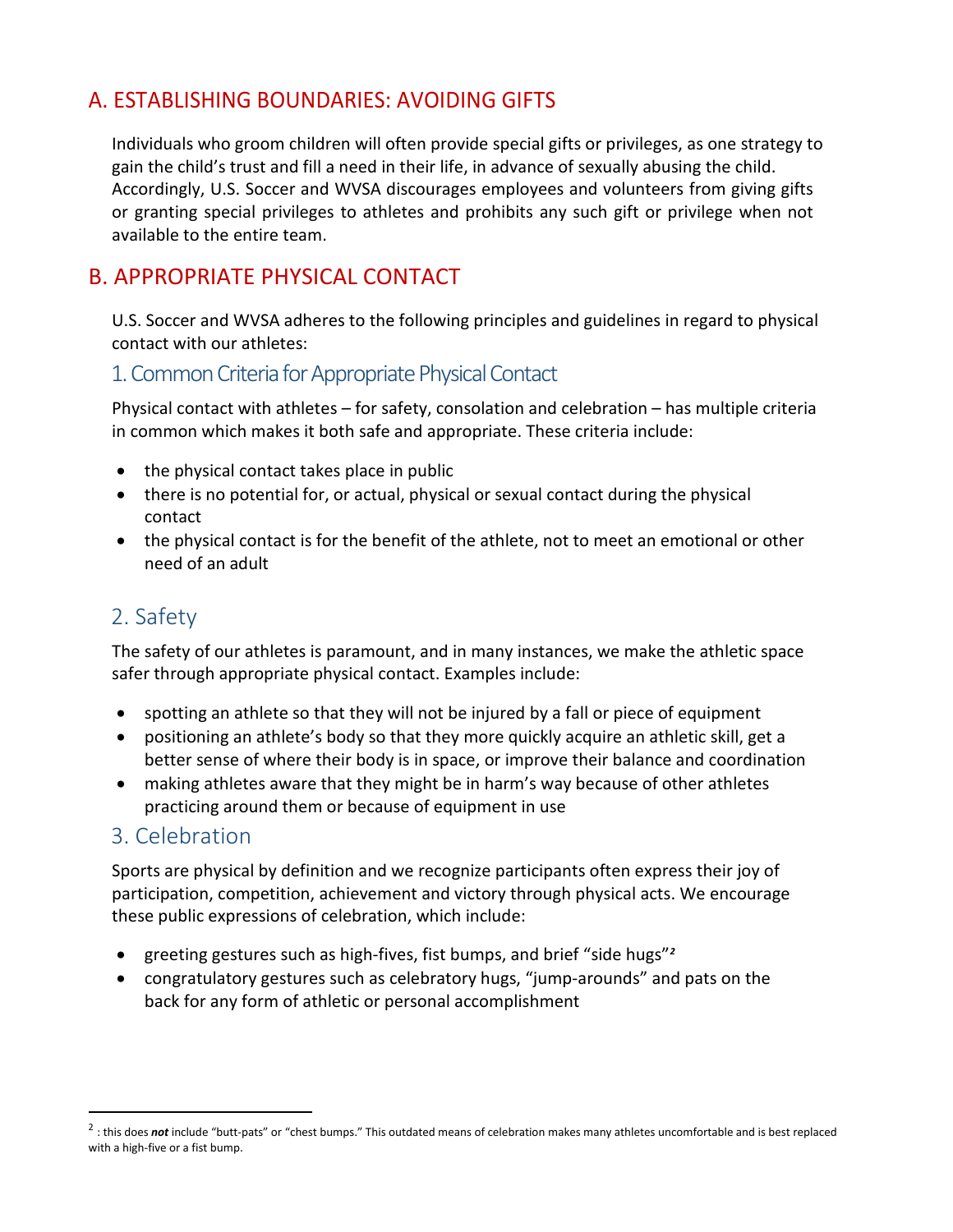## 4. Consolation

It may be appropriate to console an emotionally distressed athlete (e.g., an athlete who has been injured or has just lost a competition). Appropriate consolation includes publicly:

- embracing a crying athlete (in a public place or circumstance)
- putting an arm around an athlete while verbally engaging them in an effort to calm them down ("side hugs")
- lifting a fallen athlete off the playing surface and "dusting them off" to encourage them to continue competition

## 5. Supervision Generally

No minor should be left alone at a training session or at any other time until they are picked up by their parent, older sibling or other designated adult. It is recommended that the last adult in addition to the coach or athletic trainer wait at the site until the minor is picked up.

## C. One-on-One Interactions

The majority of child sexual abuse is perpetrated in isolated, one-on-one situations. By reducing such interactions between children and adults, you reduce the risk of child sexual abuse. However, one-on-one time with trusted adults is also healthy and valuable for a child. Policies concerning one-on-one interactions protect children while allowing for these beneficial relationships.

*The following is a model one-on-one policy, provided to assist Covered Organizations in developing their own policies. Any policy developed by a Covered Organization must include the Mandatory Components. If a Covered Organization does not create a policy for one-on-ones, the Mandatory Components and Recommended Components will become the default policy for appropriate one-on-ones for that organization.* 

#### **Mandatory Components**

Covered Organization policies must include components a through e.

a. Application

This policy shall apply to:

- Adults at a facility under the jurisdiction of a Covered Organization or at an event sanctioned by a Covered Organization.
- Adult members who have regular contact, related to participation in soccer, with amateur athletes who are minors
- An adult authorized by a Covered Organization to have regular contact with or authority over an amateur athlete who is a minor
- Staff and board members of a Covered Organization (collectively, Adults).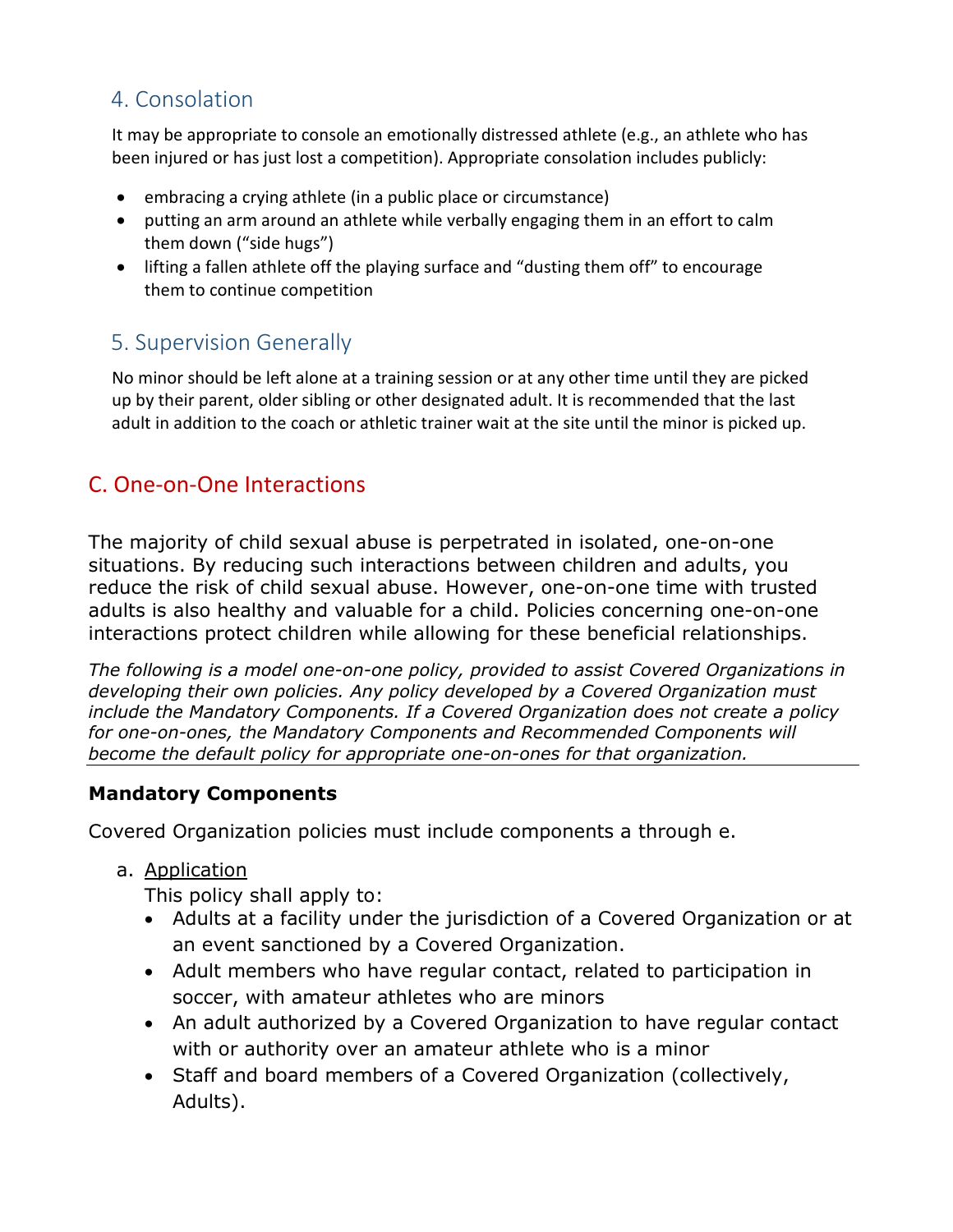## b. Observable and interruptible

- One-on-one interactions between minors and an Adult (who is not the minor's legal guardian) at our facility are permitted, if they occur at an observable and interruptible distance by another adult.
- Isolated, one-on-one interactions between minors and an Adult (who is not the minor's legal guardian) at our facility are prohibited, except under emergency circumstances.<sup>[3](#page-25-0)</sup>

## c. Meetings

- Meetings between Adults and minors at our facilities may only occur if another adult is present, except under emergency circumstances. Such meetings must occur where interactions can be easily observed and at an interruptible distance from another adult.
- If a one-on-one meeting takes place in an office, the door to the office must remain unlocked and open. If available, it will occur in an office that (if available) has windows, with the windows, blinds, and/or curtains remaining open during the meeting.

## d. Meetings with mental health care professionals

If a mental health care professional meets with minors at our facilities, a closeddoor meeting may be permitted to protect patient privacy – provided that (1) the door remains unlocked, (2) another adult is present at the facility, (3) the other adult is advised that a closed-door meeting is occurring, although the minor's identity need not be disclosed, and (4) written legal guardian consent is obtained by the mental health care professional, with a copy provided to our organization.

#### e. Individual training sessions

Individual training sessions between Adults and minors are permitted at our facility if the training session is observable and interruptible by another adult. The Adult must obtain the written permission of the minor's legal guardian in advance of the individual training session. Parents, guardians, and other caretakers must be allowed to observe the training session. Permission for individual training sessions must be obtained at least every six months, and such permission may be withdrawn at any time.

<span id="page-25-0"></span> $3$  Adult personal care assistants authorized by a parent or guardian to help athletes requiring assistance with activities of daily living are permitted to interact with minor athletes one-on-one in a private setting, provided parent/guardian consent has been obtained.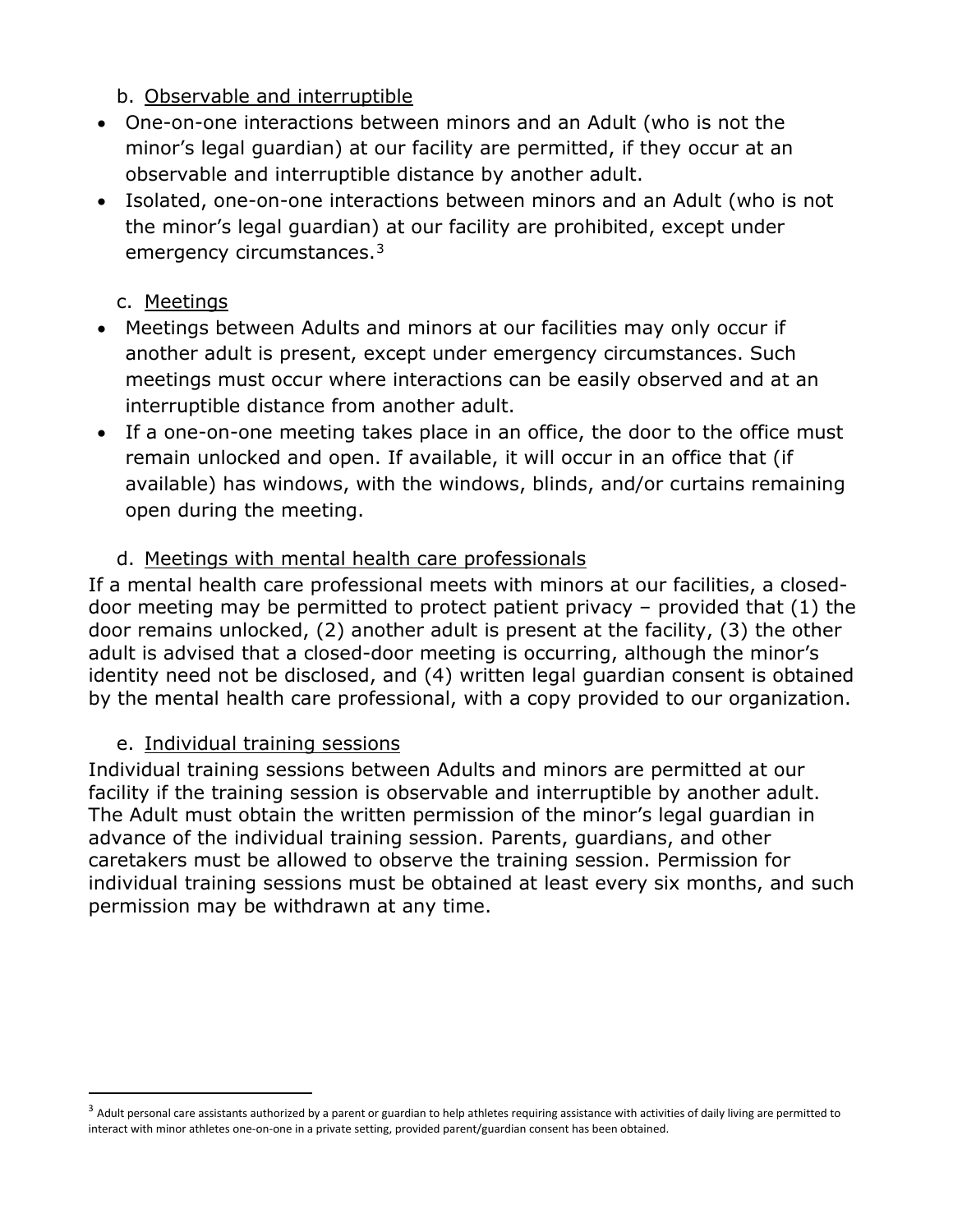## **Recommended Components**

#### f. Monitoring

When one-on-one interactions between Adults and minors occur at our facility, adults will monitor these interactions. Monitoring includes knowing that the oneon-one interaction is occurring, the approximate planned duration of the interaction, and randomly dropping in on the one-on-one.

#### g. Out-of-program contacts

Adults are prohibited from interacting one-on-one with unrelated minor athletes in settings outside of the program (including, but not limited to, one's home, restaurants, and individual transportation), unless parent/legal guardian consent is provided for each out-of-program contact Such arrangements are nonetheless strongly discouraged.

#### h. Parent Training

Parents/guardians receive the U.S. Center for SafeSport's education and training on child abuse prevention before providing consent for their Minor Athlete to have a meeting or training session with an Adult Participant subject to these policies.

## D. Massages and Rubdowns

*The following is a model massages and rubdowns policy, provided to assist Covered Organizations in developing their own policies. Any policy developed by a Covered Organization must include the Mandatory Components. If a Covered Organization does not create a massages and rubdowns policy, the Mandatory Components and Recommended Components will become the default policy for that organization.* 

#### **Mandatory components**

Covered Organizations must include components a through b.

a. Application

This policy shall apply to:

- 1) Adults at a facility under the jurisdiction of a Covered Organization
- 2) Adult members who have regular contact with amateur athletes who are minors
- 3) An adult authorized by a Covered Organization to have regular contact with or authority over an amateur athlete who is a minor
- 4) Staff and board members of a Covered Organization(collectively, Adults).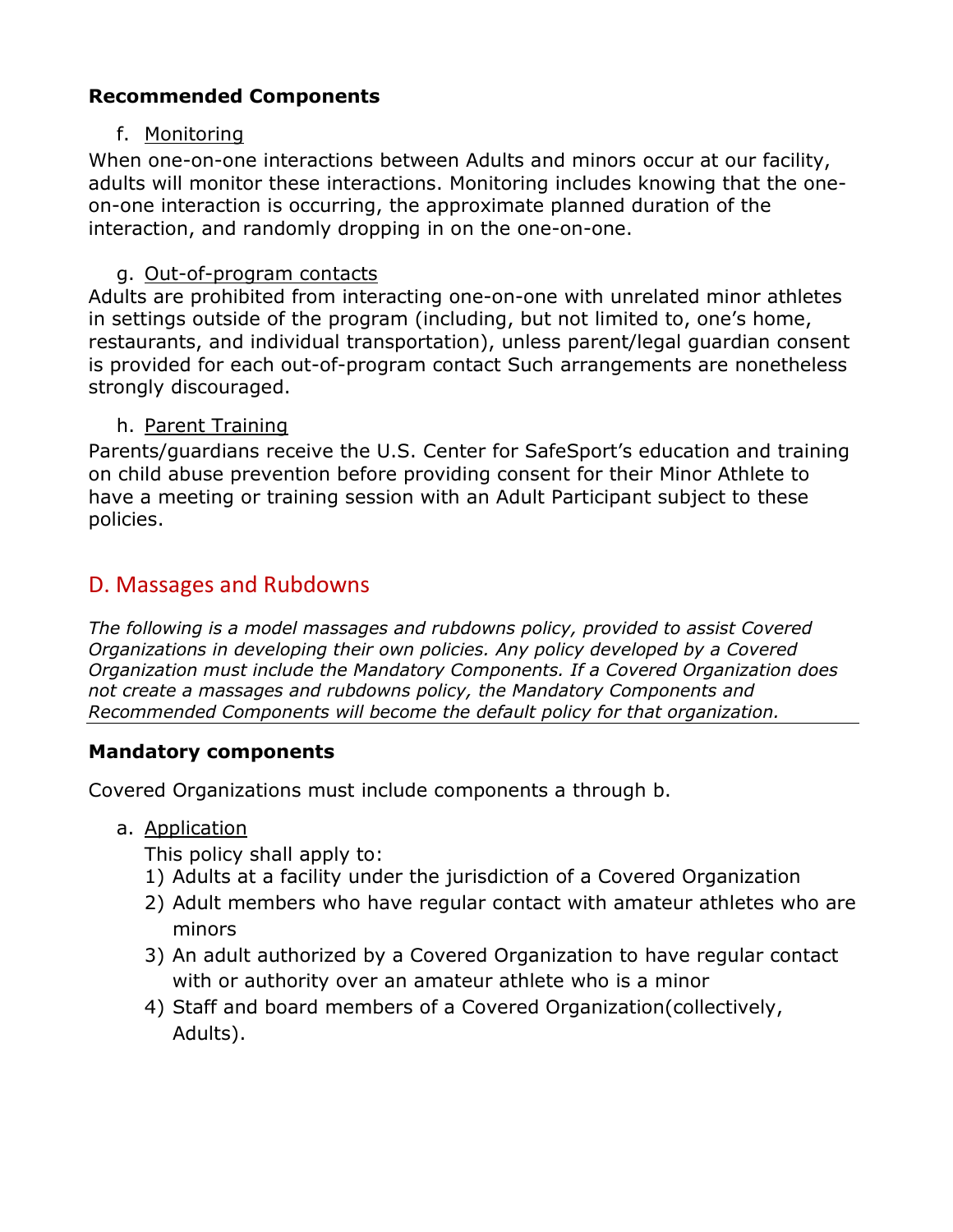b. Licensed, certified professional

- Any massage or rubdown performed by an Adult on a minor athlete at our facilities or a training or competition venue is prohibited unless such Adult is a licensed massage therapist.
- Any massage or rubdown performed at our facilities or a training or competition venue by a licensed professional must be observable and interruptible. Any massage of a minor athlete must be done with at least one other adult present and must never be done with only the minor athlete and licensed massage therapist in the room.
- Even if a coach is a licensed massage therapist, the coach shall not perform a rubdown or massage of an athlete under any circumstances.
- The provider of any massage or other athletic training therapy should narrate the steps in the activity before taking them, seeking assent of the minor athlete throughout the process.
	- c. Written consent

Written consent by a legal guardian shall be provided before providing each massage or rubdown on a minor athlete and documented at least on an annual basis. This consent may be withdrawn at any time. Parents must be permitted to be in the room as an observer.

## **Recommended Components**

d. Parent training

Parents/guardians receive the U.S. Center for SafeSport education and training on child abuse prevention before providing consent for their Minor Athlete to receive an athletic training modality, massage, or rubdown.

e. The provider should narrate the steps in the massage, rubdown, or athletic training modality before taking them, seeking assent of the Minor Athlete throughout the process.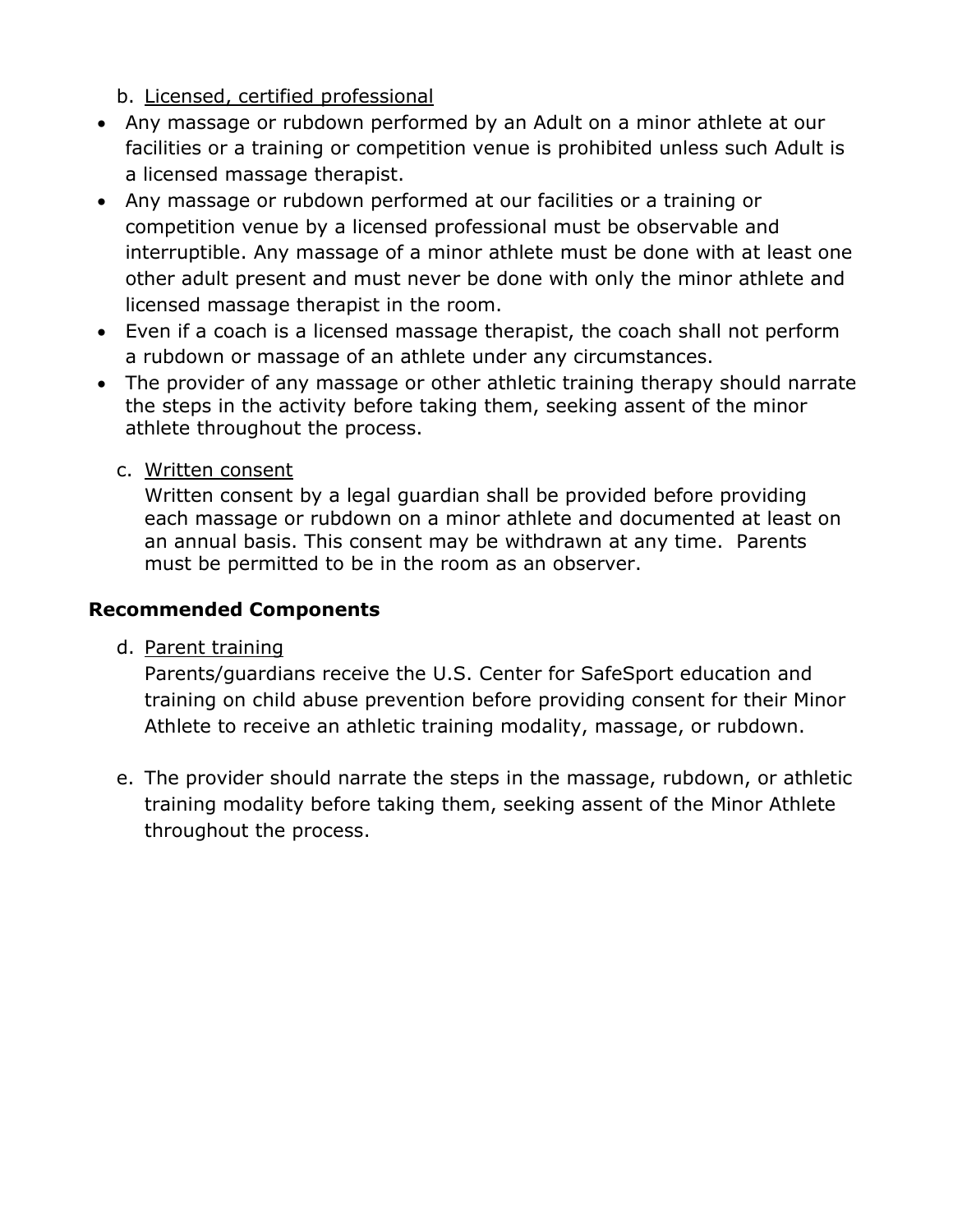## E. Locker Rooms, Rest Rooms and Changing Areas

*The following is a model locker room, rest room, and changing area policy provided to assist Covered Organizations in developing their own policies. Any policy developed by a Covered Organization must include the Mandatory Components. If a Covered Organization does not create a locker rooms, rest rooms, and changing areas policy, the Mandatory Components and Recommended Components will become the default policy for that organization.* 

#### **Mandatory Components**

Covered Organizations must include components a through f.

a. Application

This policy shall apply to:

- 1) Adults at a facility under the jurisdiction of a Covered Organization or at an event sanctioned by a Covered Organization
- 2) Adult members who have regular contact with amateur athletes who are minors
- 3) An adult authorized by a Covered Organization to have regular contact with or authority over an amateur athlete who is a minor
- 4) Staff and board members of a Covered Organization(collectively, Adults).

#### b. Use of recording devices

Use of any device's (including a cell phone's) recording capabilities, including voice recording, still cameras, and video cameras in locker rooms, rest rooms, changing areas, or similar spaces at a facility under our organization's jurisdiction is prohibited. Exceptions may be made for media and championship celebrations, provided that such exceptions are approved by the Covered Organization and two or more adults are present.

#### c. Undress

• Under no circumstances shall an unrelated Adult at a facility under our organization's jurisdiction be undressed (disrobed or partial or full nudity where private body parts are exposed) in front of or shower with minor athletes.

#### d. Isolated one-on-one interactions

• At no time are unrelated Adults permitted to be alone with a minor in a locker room, rest room, or changing area when at a facility under our jurisdiction, except under emergency circumstances.[4](#page-28-0)

• If our organization is using a facility that has access to a single set of such facilities, we will designate times for use by Adults, if any.

<span id="page-28-0"></span> $4$  Adult personal care assistants authorized by a parent or guardian to help athletes requiring assistance with activities of daily living are permitted to assist minor athletes one-on-one, provided parent/guardian consent has been obtained.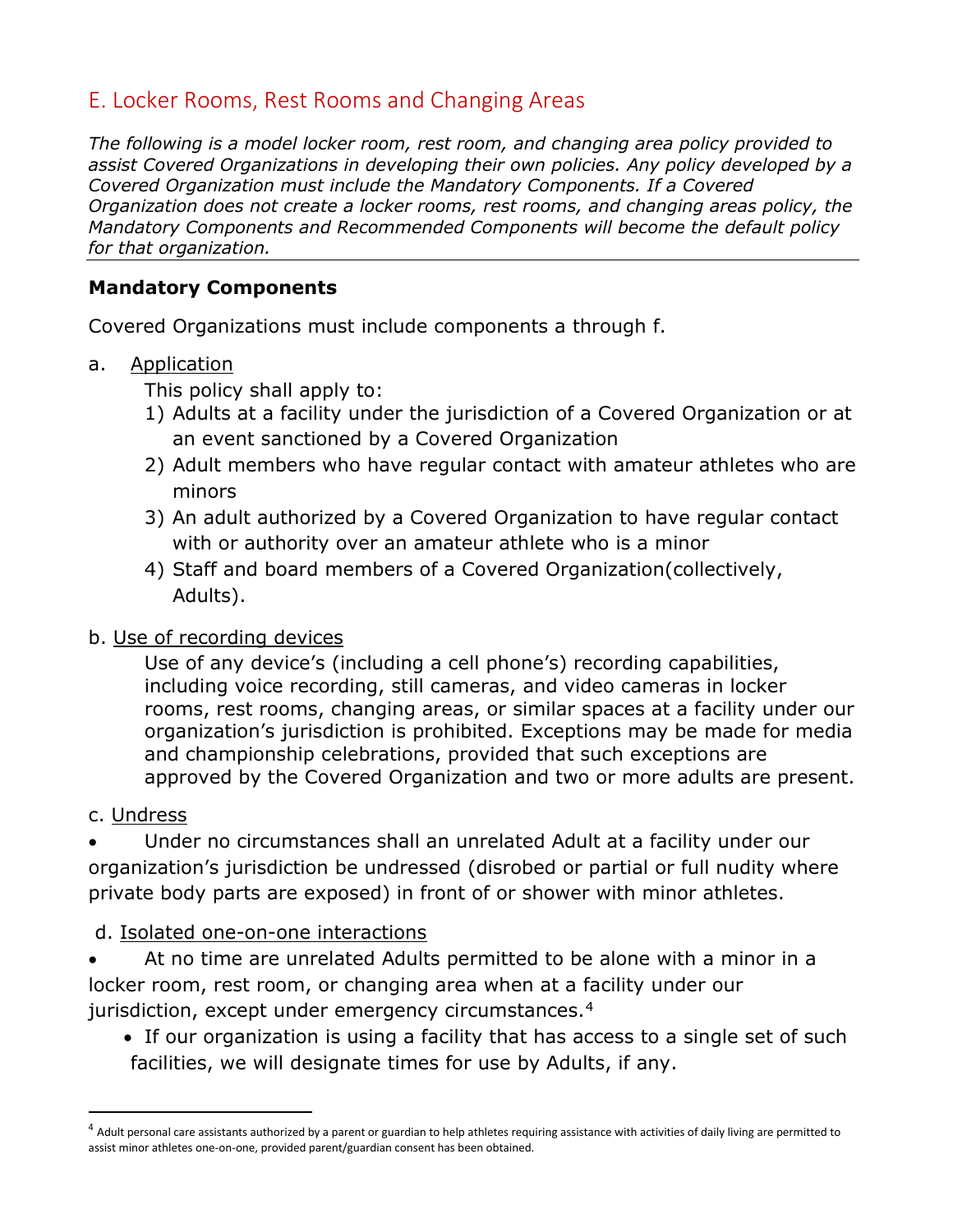#### e. Monitoring

Our organization regularly and randomly monitors the use of locker rooms, rest rooms, and changing areas at facilities under our jurisdiction to ensure compliance with these policies. Our organization will provide a private or semiprivate place for minor athletes to change clothes or undress at sanctioned events that include locker rooms and/or changing areas for athlete use.

#### f. Non-exclusive facility

If our organization uses a facility not under its jurisdiction (for, e.g., training or competition or similar events) and the facility is used by multiple constituents, Adults in categories 2 through 4 are nonetheless required to adhere to the rules set forth here.

#### **Recommended Components**

- b. Adults make every effort to recognize when an athlete goes to the locker room or changing area during practice and competition and, if they do not return in a timely fashion, we will check on the athlete's whereabouts.
- c. We discourage parents from entering locker rooms and changing areas unless it is truly necessary. In those instances, it should only be a samesex parent. If this is necessary, parents should let a coach or administrator know about this in advance.

## D. Electronic Communications

*The following is a model electronic communications policy, provided to assist Covered Organizations in developing their own policies. Any policy developed by a Covered Organization must include the Mandatory Components. If a Covered Organization does not create a social media & electronic communications policy, the Mandatory Components and Recommended Components will become the default policy for that organization.* 

#### **Mandatory components**

Covered Organizations must include components a through e.

a. Application

This policy shall apply to:

- 1) Adult members who have regular contact with amateur athletes who are minors
- 2) An adult authorized by a Covered Organization to have regular contact with or authority over an amateur athlete who is a minor
- 3) Staff and board members at a Covered Organization(collectively, Participating Adults).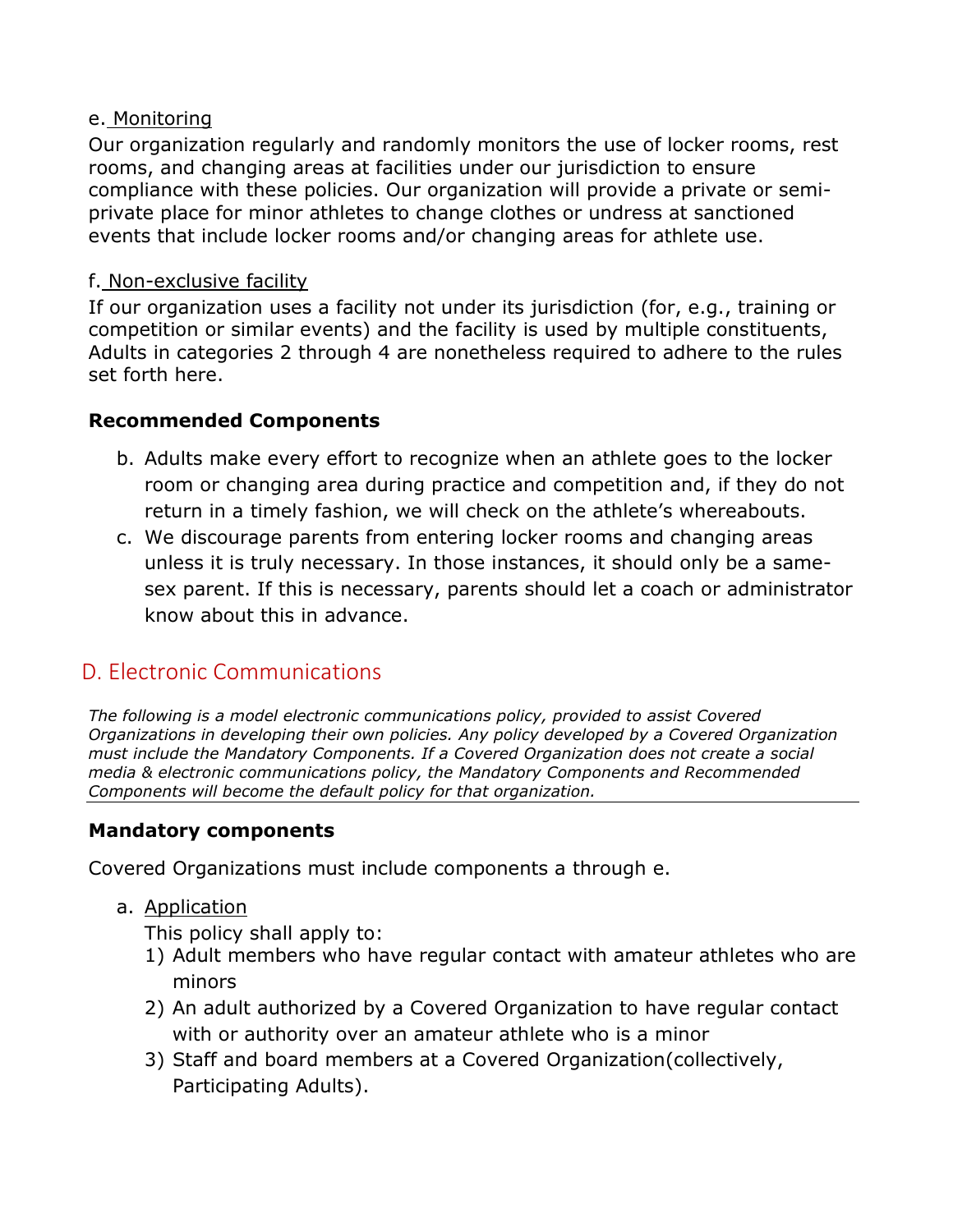## b. Content

All electronic communication originating from Participating Adults to amateur athletes who are minors must be open and transparent, and professional in nature.

#### c. Open and transparent

- If a Participating Adult needs to communicate directly with an amateur athlete who is a minor via electronic communications, another Participating Adult or the minor's legal guardian will be copied.
- If a minor athlete communicates to the Participating Adult privately first, the Participating Adult should respond to the minor athlete with a copy to another Participating Adult or the minor's legal guardian.
- A Participating Adult communicating electronically to the entire team will copy another Participating Adult.
- Amateur athletes who are minors may "friend" the organization's official page.
- Only platforms that allow for open and transparent communication may be used to communicate with minor athletes.

## d. Prohibited electronic communications

- Participating Adults are not permitted to communicate privately via electronic communications with amateur athletes who are minors, except under emergency circumstances.
- Participating Adults are not permitted to "private message," "instant message," "direct message", or send photos via Snapchat or Instagram to a minor athlete privately.
- Participating Adults are not permitted to maintain social media connections with minors; such adults are not permitted to accept new personal page requests on social media platforms from amateur athletes who are minors and existing social media connections with amateur athletes who are minors shall be discontinued

#### e. Requests to discontinue

Legal guardians may request in writing that their child not be contacted through any form of electronic communication by the organization or by the organization's Participating Adults. The organization will abide by any such request that their child not be contacted via electronic communication, absent emergency circumstances.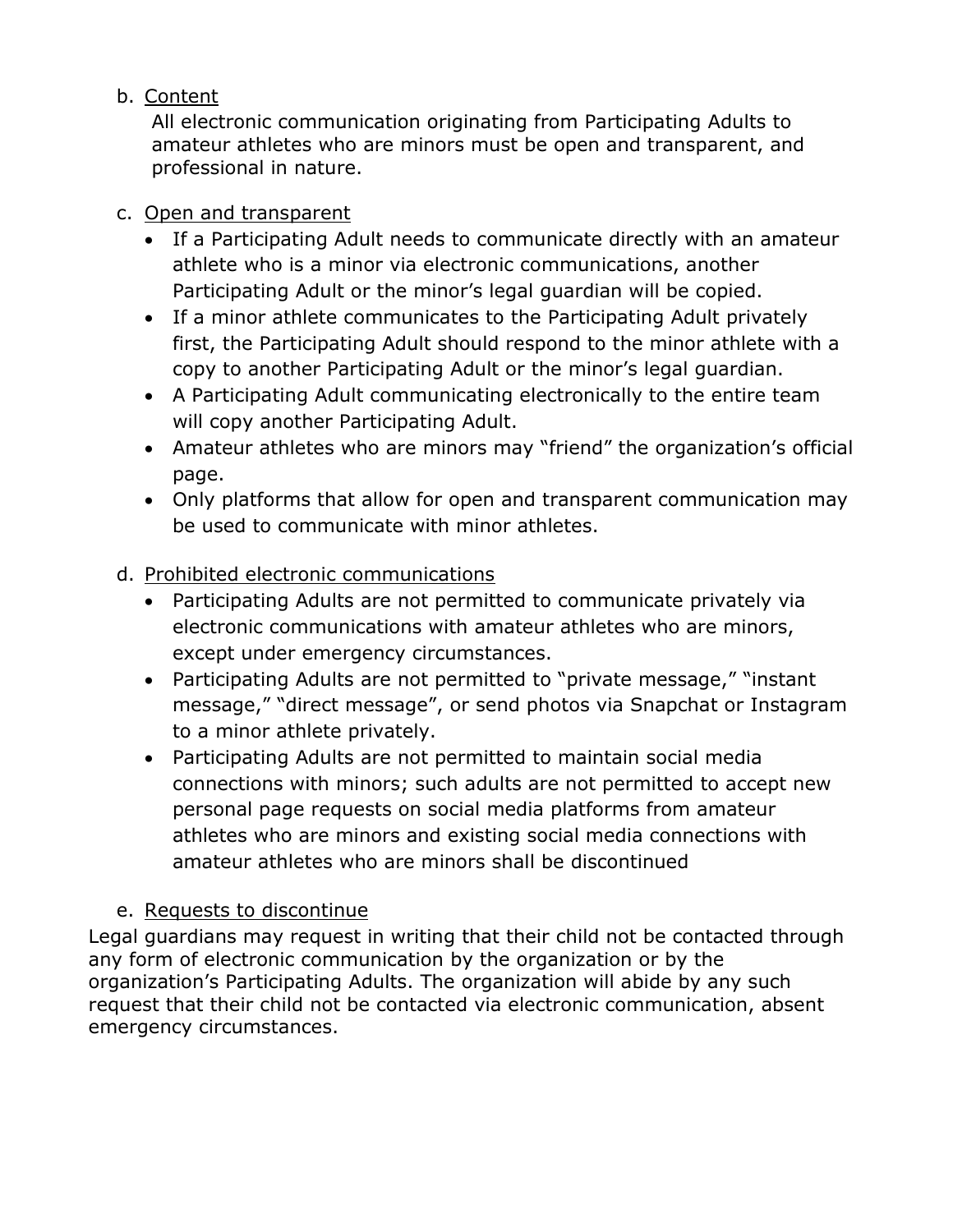## **Recommended components**

f. Hours

Electronic communications will only be sent between the hours of 8:00 a.m. and 8:00 p.m.

- g. Monitoring
	- The organization monitors its social media pages and removes any posts that violate the organization's policies and practices for appropriate behavior.
	- The organization will inform the legal guardian of a minor athlete of any prohibited posts, as well as the organization's administrator.
- h. Social Media Connections
	- Adult Participants are not permitted to maintain private social media connections with minor athletes and should discontinue existing social media connections with minor athletes.

## G. TRANSPORTATION

*The following is a model transportation, provided to assist Covered Organizations in developing their own policies. Any policy developed by a Covered Organization must include the Mandatory Components. If a Covered Organization does not create a local travel policy, the Mandatory Components and Recommended Components will become the default transportation policy for that organization.* 

## **Mandatory Components**

Covered Organizations must include components a through b. "Transportation" consists of travel to training, practice, and competition that occurs locally and does not include coordinated overnight stay(s).

## a. Application

This policy shall apply to:

- 1) Adult members who have regular contact with amateur athletes who are minors
- 2) An adult authorized by a Covered Organization to have regular contact with or authority over an amateur athlete who is a minor
- 3) Staff and board members at a Covered Organization,(collectively, Participating Adults).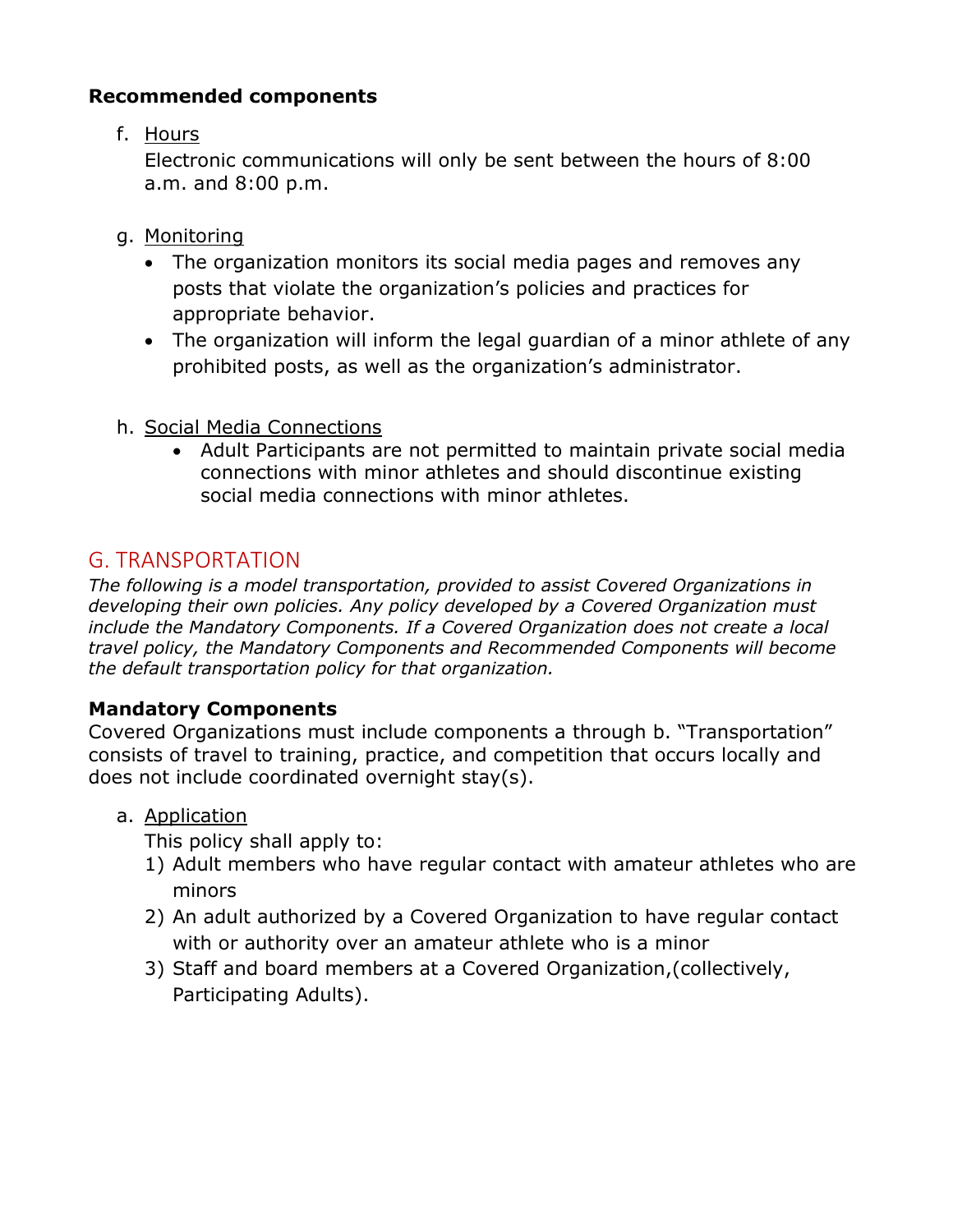## b. Transportation

- The organization does not arrange for local transportation.
- Participating Adults who are not also acting as a legal guardian, shall not ride in a vehicle alone with an unrelated athlete who is a minor, absent emergency circumstances, and may only drive with at least 2 other minor athletes or another Adult Participant at all times, unless otherwise agreed to in writing by the minor athlete's parent/legal guardian at least annually.[5](#page-32-0)

#### **Recommended Components**

c. Shared or Carpool Travel Arrangement

We encourage parents/legal guardians to pick up their minor athlete first and drop off their minor athlete last in any shared or carpool travel arrangement.

#### d. Parent Training

Parents/legal guardians receive education concerning child abuse prevention before providing consent for their minor to travel alone with a Participating Adult.

## H. LODGING

*The following is a model lodging policy, provided to assist Covered Organizations in developing their own policies. Any policy developed by a Covered Organization must include the Mandatory Components. If a Covered Organization does not create a lodging policy, the Mandatory Components and Recommended Components will become the default lodging policy for that organization.* 

#### **Mandatory Components**

Covered Organizations must include components a through d." Lodging" is team travel to a competition or other team activity that the organization plans and supervises, and that requires an overnight stay or use of a hotel.

a. Application

This policy shall apply to:

- 1) Adult members who have regular contact with amateur athletes who are minors
- 2) An adult authorized by a Covered Organization to have regular contact with or authority over an amateur athlete who is a minor

<span id="page-32-0"></span> $<sup>5</sup>$  Adult personal care assistants authorized by a parent or guardian to help athletes requiring assistance with activities of daily living are permitted to</sup> transport a minor athlete one-on-one, provided parent/guardian consent has been obtained.